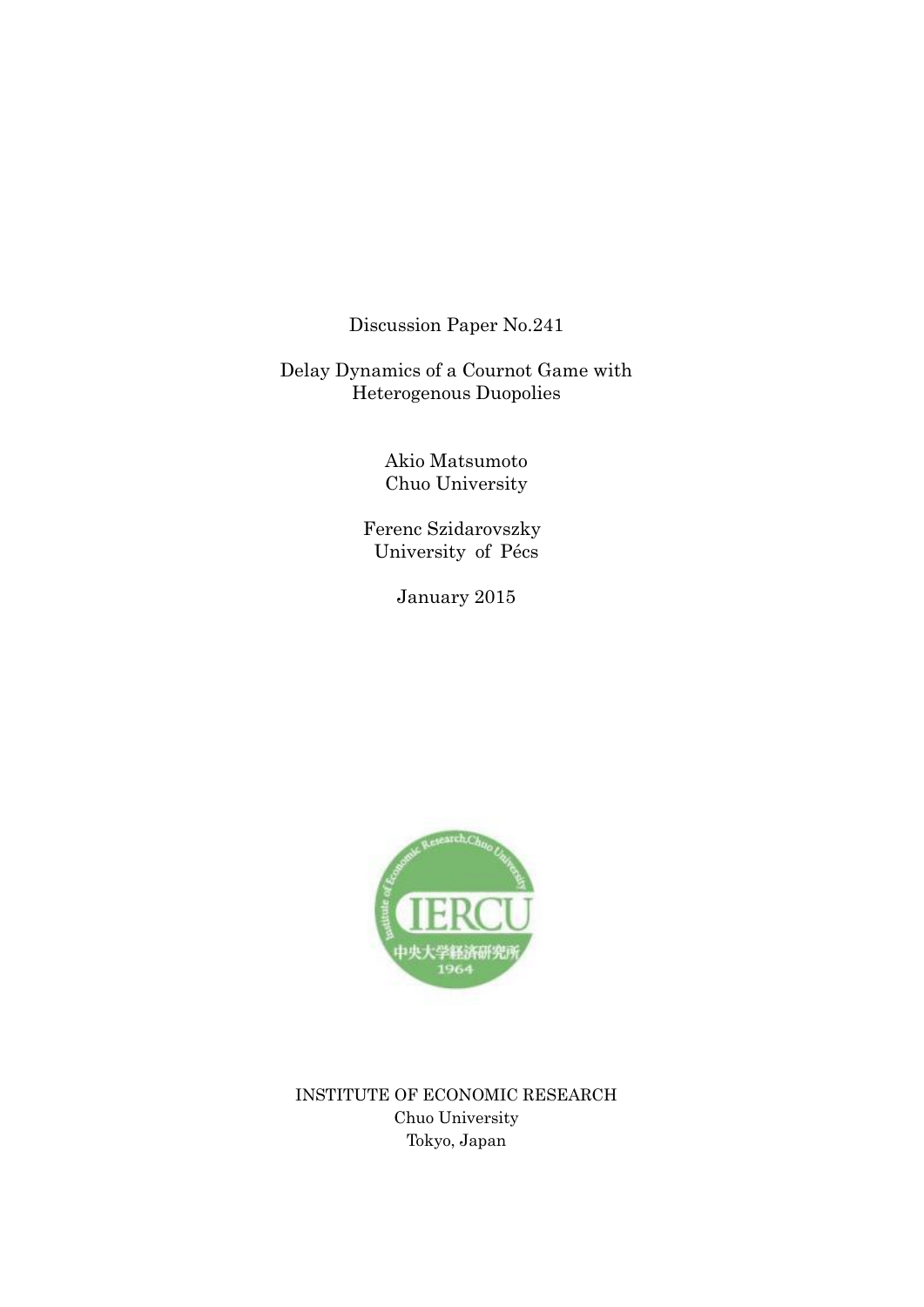# Delay Dynamics of a Cournot Game with Heterogenous Duopolies

Akio Matsumoto<sup>†</sup> Chuo University

Ferenc Szidarovszky<sup>‡</sup> University of Pécs

#### Abstract

We construct à la Cournot duopoly model in a continuous-time framework and consider dynamic behavior when the firms are heterogenous in determining their output decision: one firm has an information delay in the competitor's output as well as an implementation delay in its own output while the other firm does not have any delays. Two main results are obtained. One is that the information delay does not affect dynamics of the commodities and the other is that the implementation delay can destabilize the otherwise stable equilibrium. Furthermore, it is numerically confirmed that the two delay duopoly model can generate a wide spectrum of dynamics ranging from cyclic dynamics to chaos.

Keywords: Delay duopoly dynamics, Bounded rationality, Continuoustime system, Stability switch.

The authors highly appreciate the Önancial supports from the MEXT-Supported Program for the Strategic Research Foundation at Private Universities 2013-207, the Japan Society for the Promotion of Science (Grant-in-Aid for Scientific Research (C) 24530202, 25380238 and 26380316). The usual disclaimers apply.

yProfessor, Department of Economics, Senior Researcher, International Center for further Development of Dynamic Economic Research, Chuo University, 742-1, Higashi-Nakano, Hachio ji, Tokyo, 192-0393, Japan; akiom@tamacc.chuo-u.ac.jp

<sup>&</sup>lt;sup>‡</sup>Professor, Department of Applied Mathematics, University of Pécs, Ifjúság u. 6., H-7624, PÈcs, Hungary; szidarka@gmail.com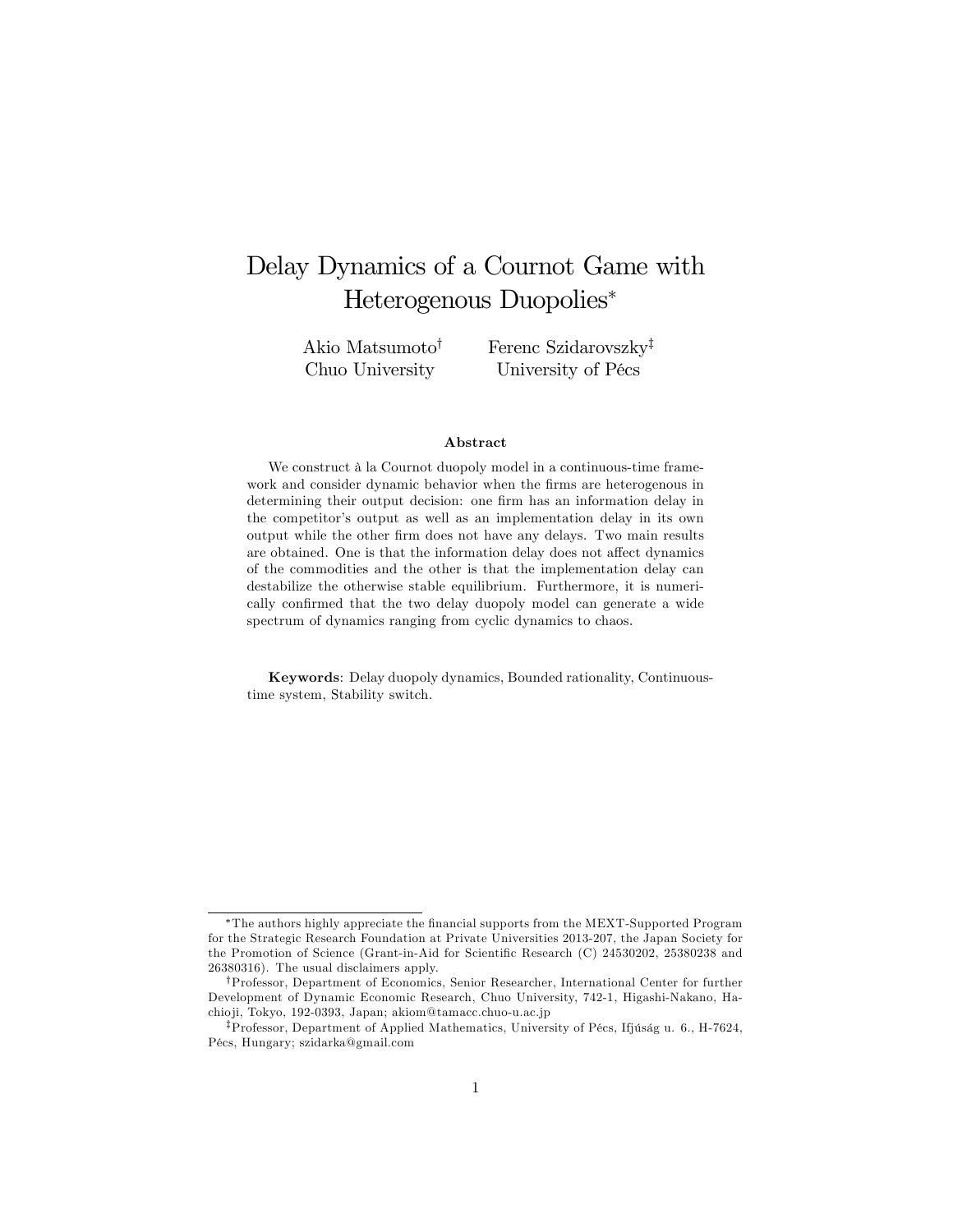## 1 Introduction

This paper presents a new characterization of price formation of a single commodity by which regular and irregular price oscillations can be constructed in a continuous-time framework with Öxed time delays. In the existing literature of macro dynamics, it has been well-known since the 1930s that a delay in investment or production is one of the key factors to generate cyclic dynamics in national income, capital accumulation, employment rate, etc. See the pioneering papers, Kalecki (1935) and Goodwin (1951). On the other hand, in the existing literature of micro dynamics such as price and commodity oscillations, it has been less-known that production delays are also able to generate economic fluctuations of a continuous-time unstable economic system.<sup>1</sup> As early as in the 1930s, Haldane (1933) had already shown that cyclic behavior can arise in a simple price dynamics model with production delay, coaxing an idea from theoretical biology.<sup>2</sup> Larson (1964) constructs a continuous-time cobweb model for the pork market in which pork is inelastically supplied with 12 month delay and gives rise to cyclic behavior. Howroyd and Russel (1984) are the first to consider delay dynamics in a  $N$ -firm oligopoly model. On the other hand, Mackey (1989) formulates the price dynamics of a single commodity market as a nonlinear delay differential equation and rigorously derives the stability conditions and the birth of a cyclic oscillation via Hopf bifurcation. Recently Matsumoto and Szidarovszky (2014) reconsider delay dynamics in various monopoly models and emphasize that delay may explain various dynamic behavior of micro economic variables. In the existing literature, however, analysis is mostly confined to cases of a single dimensional model with one delay or multiple delay or a multiple dimensional model with one delay. In this paper we construct a multiple dimensional model with multiple delays and examine cyclic behavior in the model.

This paper revisits the delay duopoly game investigated by Elsadany and Matouk  $(2014)$  in order to reconsider the delay effect on stability on the Nash equilibrium in a continuous-time framework. Their game is built in a discrete-time framework and its distinguished feature is the heterogeneity of the duopolists. In predicting competitor's output, one duopolist uses a combination of the current and delayed information while the other adopts naive expectation. The main result is that the delay has a stabilizing effect: it enlarges the stability region of the Nash equilibrium. Generally speaking, a continuous-time model has a larger stability region than a discrete-time model (see, for example, Matsumoto and Szidarovszky (2015)). Further, the delay in a continuous-time model often exhibits stability switching from stability to instability if it becomes larger than some threshold value. However, it is not known yet whether such stability switch occurs in the heterogenous duopoly game. Hence in this paper, we retain the heterogneity of the discrete-time dynamic system and consider its effect in

<sup>&</sup>lt;sup>1</sup>Since Cobweb dynamics examined by Ezekiel (1933), the discrete-time economic models have a long history in establishing cyclic behavior of the price and the commodity.

<sup>2</sup> Surprisingly, it was mentioned in the postscript of the paper in which his theory was completed in 1924.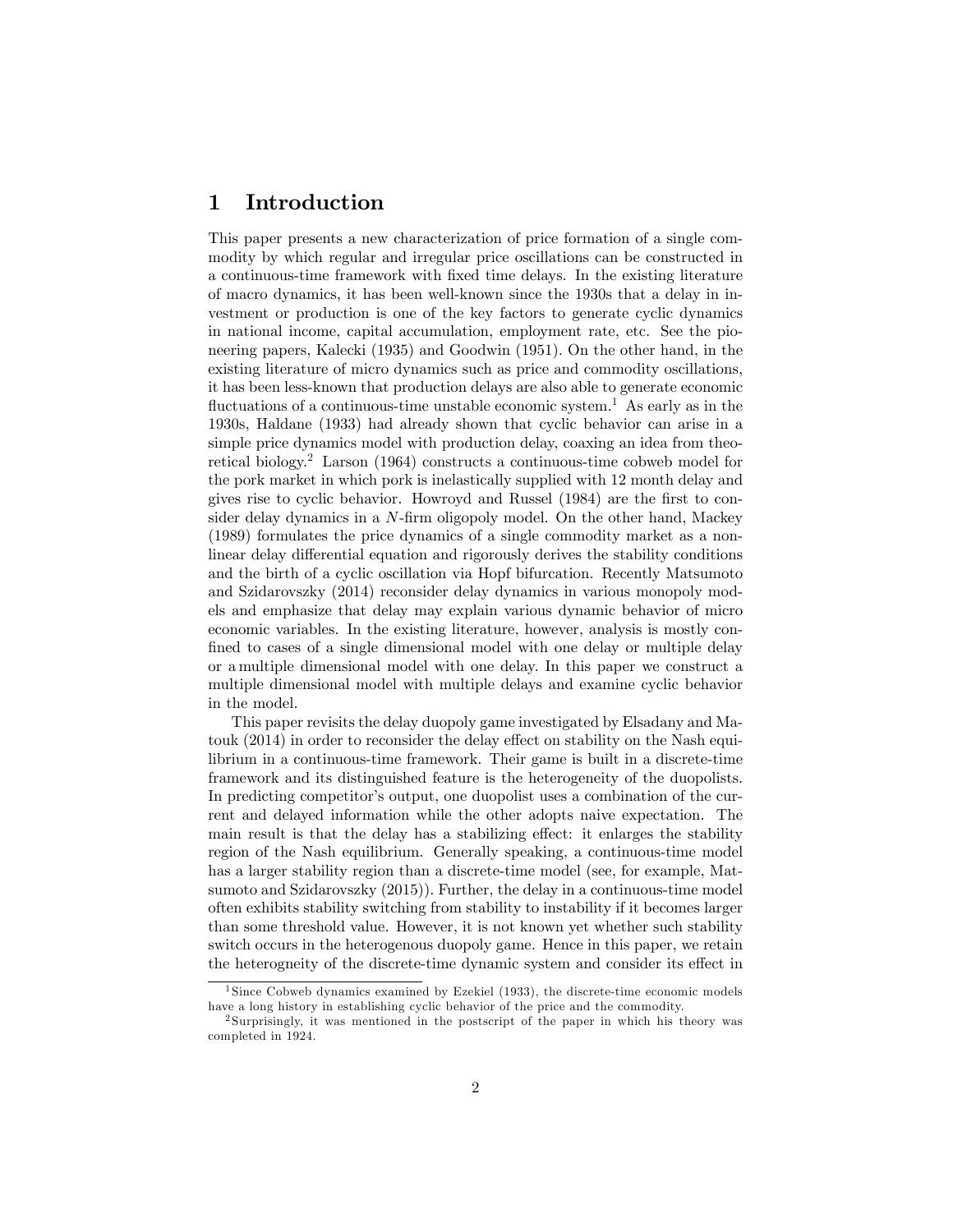a delay continuous-time framework . The followings are the main results:

- (I) When only one firm has information delays in the competitor's output, such a heterogeneous expectation formation has no destabilizing effect;
- (II) When the Örm has a delay in implementing information about its own output, the otherwise stable equilibrium can be destabilized and give rise to simple as well as to complex fluctuations when the delay is sufficiently long.

This paper is organized as follows. In Section 2, the basic elements of Elsadany and Matouk's model are recapitulated. In Section 3 the corresponding continuous-time duopoly model is constructed and the delay effects due to heterogenous expectation formation are examined. In Section 4, the destabilizing effect caused by the implementation delay is analytically and numerically considered. In the final section some concluding remarks are given and further research directions are outlined.

# 2 Discrete-time Duopoly Model

A duopoly game with heterogenous bounded rationality is formulated in discretetime framework. Two firms produce a homogenous good. Firm  $x$  produces the quantity x with marginal cost  $c_x$ , while firm y produces the quantity y at marginal cost  $c_y$ . The market demand is linear and depends on the total output of the industry,

$$
p = a - b(x + y)
$$

where a and b are positive constants. The profit of firm  $z(= x, y)$  is

$$
\pi_z = [a - b(x + y)]z - c_z z.
$$

Bischi and Naimzada (2000) assume bounded rational firms and introduce gradient dynamics in which the firms adjust production levels according to their marginal profits in such a way that a firm increases output if the marginal profit is positive, decreases it if negative and does not change if zero. The gradient dynamics with boundedly rational firm  $z$  can be described by

$$
z(t+1) = z(t) + \alpha_z z(t) \frac{\partial \pi_z}{\partial z}
$$

where  $\alpha_z > 0$  is an adjustment coefficient. Hence in the duopoly game, the output adjustment process with gradient method is presented by a two dimensional system of difference equations.

$$
x(t+1) = x(t) + \alpha_x x(t) [a - c_x - 2bx(t) - by^e(t+1)],
$$
  
\n
$$
y(t+1) = y(t) + \beta_y y(t) [a - c_y - bx^e(t+1) - 2by(t)],
$$
\n(1)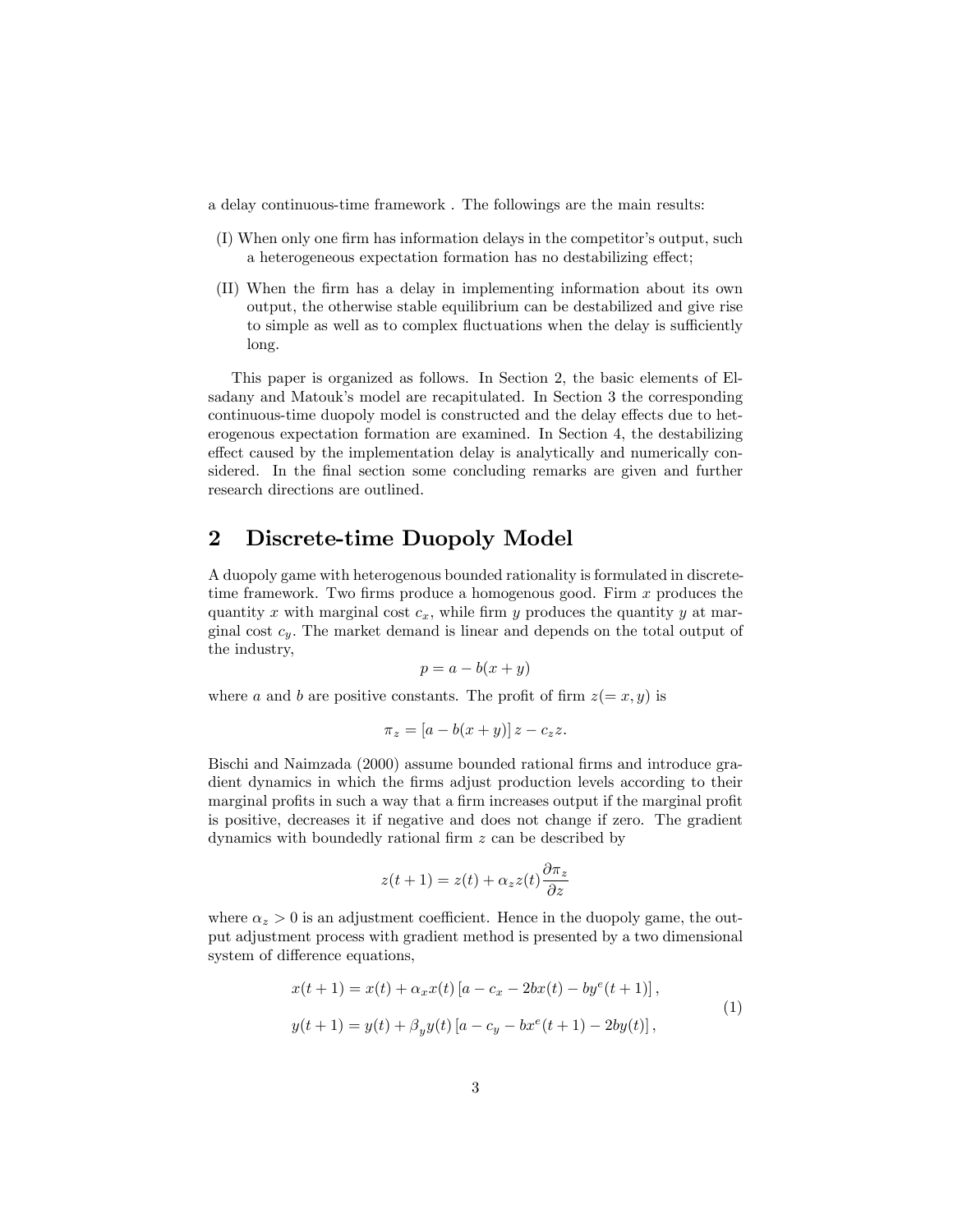where  $x^e(t+1)$  and  $y^e(t+1)$  are expected outputs at period  $t+1$ . The positive stationary outputs,  $x^* = x^e(t) = x(t) = x(t+1)$  and  $y^* = y(t) = y^e(t) = y(t+1)$ , are given by

$$
x^* = \frac{a - 2c_x + c_y}{3b} \text{ and } y^* = \frac{a - 2c_y + c_x}{3b} \tag{2}
$$

with the assumption

 $a > \max[2c_x - c_y, 2c_y - c_x]$ 

to ensure the positivity of the outputs. In the literature, traditional expectation formations such as naive expectation and adaptive expectation are adopted in dynamic games with homogeneous firms. Elsadany and Matouk  $(2014)$  construct a dynamic game with *heterogenous* expectation formation, one firm makes output decision based on delayed information on the competitor's output while the other firm makes its output decision on current information.<sup>3</sup> In particular, it is assumed that

$$
y^{e}(t+1) = \eta y(t) + (1 - \eta)y(t-1) \text{ and } x^{e}(t+1) = x(t)
$$
 (3)

with the weight  $\eta$  being positive and less than unity. It is demonstrated that dynamic system (1) with (3) enlarges the stability region and generates complex dynamics via period doubling cascade when stability is lost.

## 3 Continuous-time Duopoly Models

We modify three issues of the discrete-time model (1) in order to consider "delay dynamics" in a continuous-time framework. The first one is to replace  $z(t+1)$  –  $z(t)$  with  $\dot{z}(t)$ , the second is to replace  $y^e(t + 1)$  with  $y^e(t)$  and the last one is to substitute one unit discrete time delay by  $\tau$  continuous time delay. Then the discrete-time model can be converted to a continuous-time model,

$$
\begin{aligned} \dot{x}(t) &= \alpha_x x(t) \left[ a - c_x - 2bx(t) - by^e(t) \right], \\ \dot{y}(t) &= \beta_y y(t) \left[ a - c_y - bx(t) - 2by(t) \right], \end{aligned} \tag{4}
$$

where  $y^e(t)$  is the expected output formed at time t. We introduce the following four different expectation formations and then consider how the different formations affect dynamics in the continuous-time framework. Forming the expectation on the competitor's output,  $(E1)$  uses the realized output at time  $t - \tau$ , which is similar to the naive expectation in a discrete-time model,  $(E2)$ uses the weighted average of two past outputs at times  $t - \tau_1$  and  $t - \tau_2$ , (E3) is an extension of (E2) and employs three past outputs at times  $t - \tau_1$ ,  $t - \tau_2$  and  $t - \tau_3$  to obtain the weighted average and finally (E4) generalizes the weighted average using all past outputs from time  $0$  to  $t$  and the weight is exponentially

<sup>3</sup>Yassen and Agiza (2003) and Hassan (2004) assume homogeneous expectation formations in which both Örms use past production data to determine their current outputs.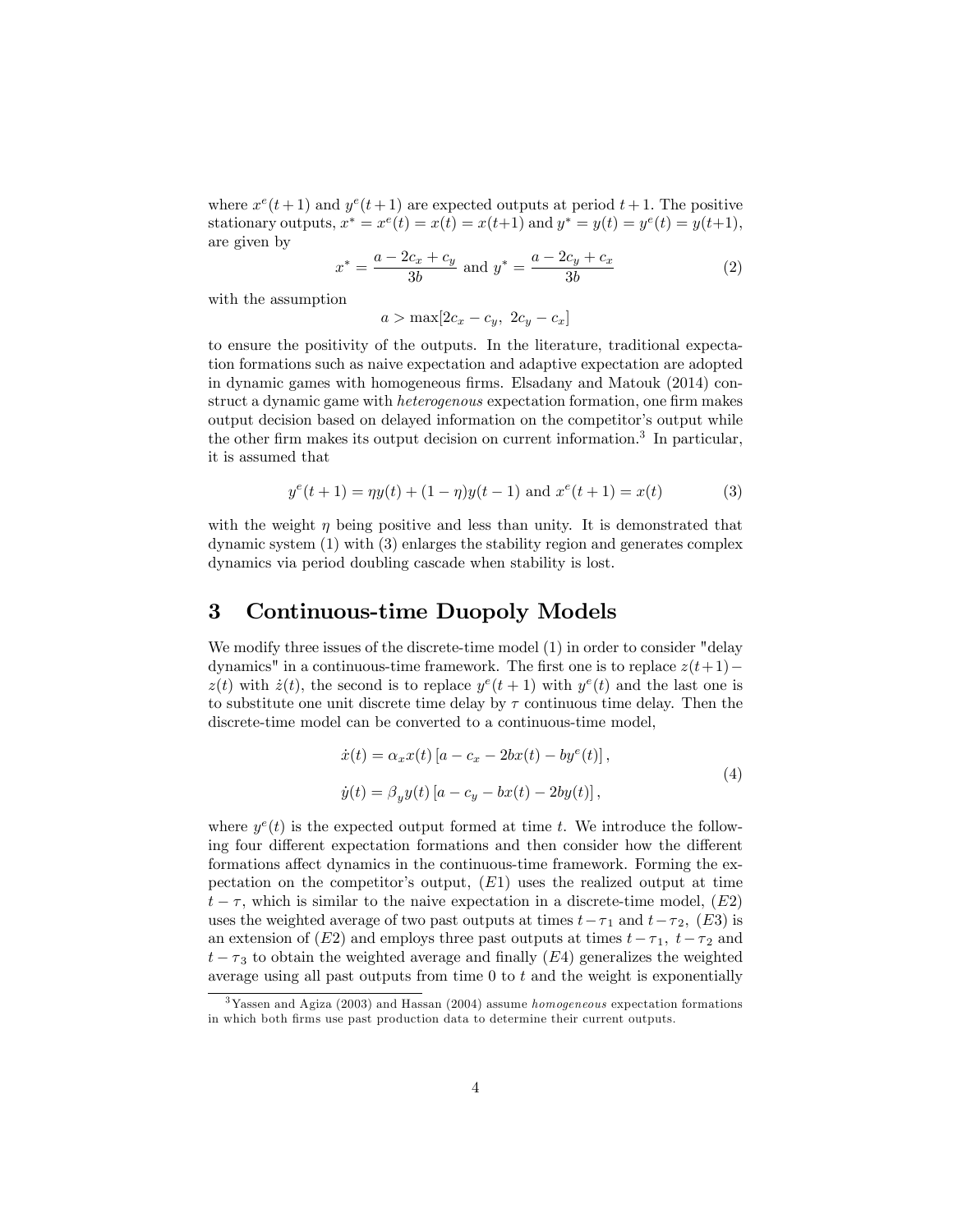declining with the most weight given to the most current output:

(E1) 
$$
y^{e}(t) = y(t - \tau);
$$
  
\n(E2)  $y^{e}(t) = \sum_{k=1}^{2} \eta_{k} y(t - \tau_{k}), \sum_{k=1}^{2} \eta_{k} = 1;$   
\n(E3)  $y^{e}(t) = \sum_{k=1}^{3} \eta_{k} y(t - \tau_{k}), \sum_{k=0}^{3} \eta_{k} = 1;$   
\n(E4)  $y^{e}(t) = \int_{0}^{t} \frac{1}{T} e^{-\frac{\tau}{T}} y(t - \tau) d\tau = \int_{0}^{t} \frac{1}{T} e^{-\frac{t - s}{T}} y(s) ds.$  (5)

#### 3.1 One Fixed Delay

The point  $(x^*, y^*)$  is also the stationary point of the continuous-time model. Assuming formation (E1) in (5) and introducing new notation,  $x_{\delta}(t) = x(t) - x^*$ and  $y_\delta(t) = y(t) - y^*$ , we obtain a two dimensional system of linearized equations

$$
\dot{x}_{\delta}(t) = \alpha \left[ -2bx_{\delta}(t) - by_{\delta}(t-\tau) \right],
$$
  
\n
$$
\dot{y}_{\delta}(t) = \beta \left[ -bx_{\delta}(t) - 2by_{\delta}(t) \right]
$$
\n(6)

with

$$
\alpha = \alpha_x x^*
$$
 and  $\beta = \beta_y y^*$ .

Substituting exponential solutions

$$
x_{\delta}(t) = e^{\lambda t}u
$$
 and  $y_{\delta}(t) = e^{\lambda t}v$ 

into the linearized system (6) and arranging terms yield an alternative linear system,

$$
\begin{pmatrix} \lambda + 2b\alpha & b\alpha e^{-\lambda \tau} \\ b\beta & \lambda + 2b\beta \end{pmatrix} \begin{pmatrix} u \\ v \end{pmatrix} = \begin{pmatrix} 0 \\ 0 \end{pmatrix}.
$$

Excluding the trivial solutions (i.e.,  $u = v = 0$ ), we obtain non-trivial solutions by solving the characteristic equation

$$
(\lambda + 2b\alpha)(\lambda + 2b\beta) - b^2\alpha\beta e^{-\lambda\tau} = 0.
$$
 (7)

For  $\tau = 0$ , the characteristic equation is reduced to

$$
\lambda^2 + 2b(\alpha + \beta)\lambda + 3\alpha\beta b^2 = 0.
$$

Since, by assumption,  $2b(\alpha + \beta) > 0$  and  $3\alpha\beta b^2 > 0$ , the non-delay characteristic equation has roots with negative real parts, implying that the stationary point is locally stable if there is no delay. It is true that the stationary state preserves stability as far as the delay is positive but sufficiently small. We are concerned with a threshold value (if exists) of the delay for which the stationary point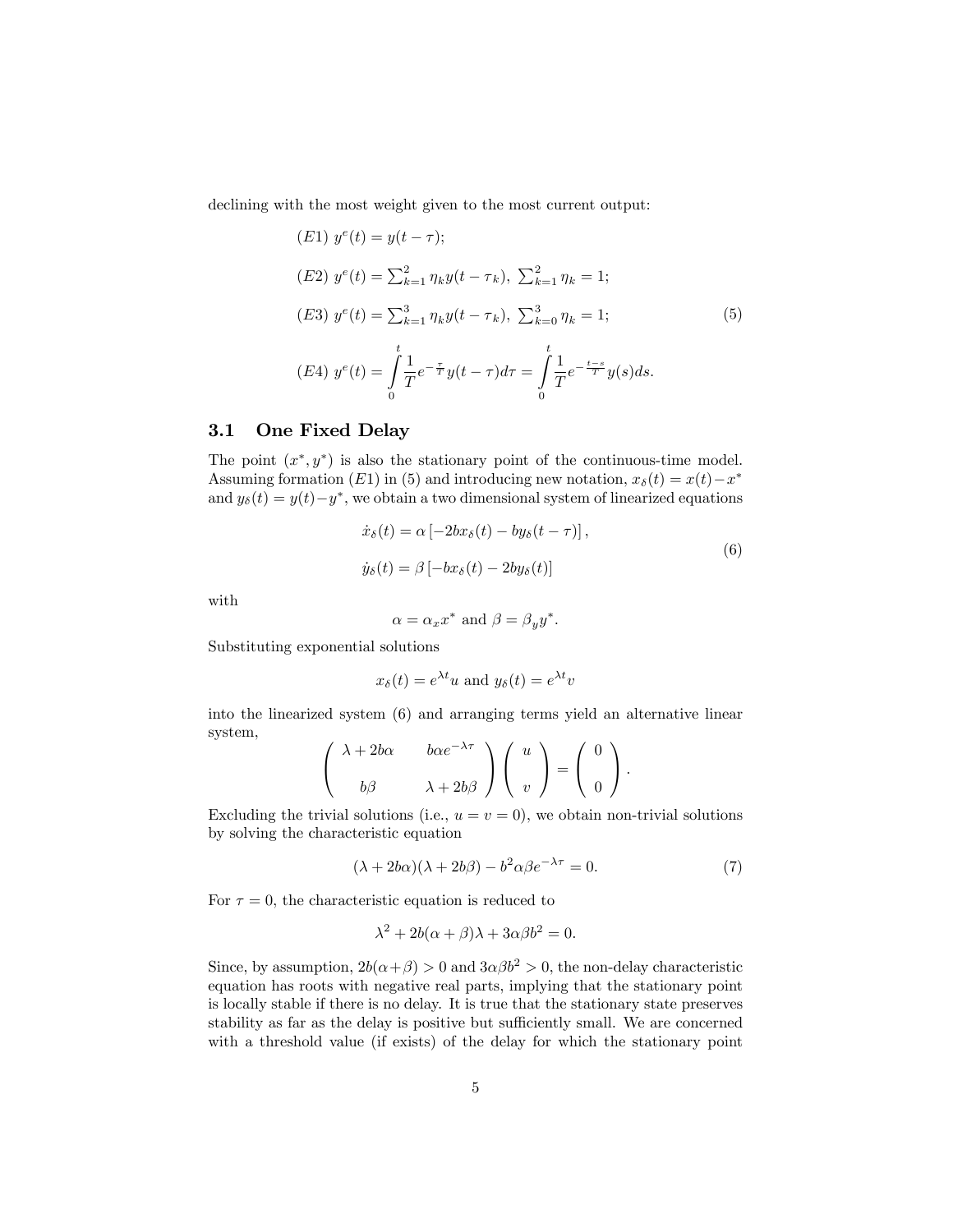is just destabilized. It is well known that if the stability of the stationary point switches at  $\tau = \overline{\tau}$ , then the characteristic equation must have a pair of pure conjugate imaginary roots there. To examine the stability switches of the dynamic system (6), we determine this threshold value  $\bar{\tau}$ . For this purpose, we substitute a purely imaginary solution  $\lambda = i\omega$  with  $\omega > 0$  into equation (7) that is separated to real and imaginary parts,

$$
-\omega^2 + 4b^2\alpha\beta = b^2\alpha\beta\cos\tau\omega,
$$
  

$$
-2b(\alpha + \beta)\omega = b^2\alpha\beta\sin\tau\omega.
$$

Squaring both sides of these equations and adding the resultant expressions yield, after arranging terms, a quartic equation in  $\omega$ ,

$$
\omega^4 + 4b^2(\alpha^2 + \beta^2)\omega^2 + 15(b^2\alpha\beta)^2 = 0.
$$
 (8)

Since the left hand side is positive for all real values of  $\omega$ , stability switch cannot occur and therefore the steady state is always stable for any  $\tau > 0$ . In other words, time delay is harmless.

**Theorem 1** Under the expectation formation  $(E1)$ , the continuous-time dynamic system (4) is locally asymptotically stable for any value of  $\tau > 0$ .

#### 3.2 Two Fixed Delays

Assuming  $(E2)$  as the output expectation formation and substituting the exponential forms,  $x(t) = e^{\lambda t}u$  and  $y(t) = e^{\lambda t}v$  into the linearized equation (4) yields

$$
\begin{pmatrix}\n\lambda + 2b\alpha & b\alpha \left( \eta_1 e^{-\lambda \tau_1} + \eta_2 e^{-\lambda \tau_2} \right) \\
b\beta & \lambda + 2b\beta\n\end{pmatrix}\n\begin{pmatrix}\nu \\ v \end{pmatrix} = \begin{pmatrix} 0 \\ 0 \end{pmatrix}.
$$

Assuming nontrivial solution gives the corresponding characteristic equation,

$$
(\lambda + 2b\alpha)(\lambda + 2b\beta) - b^2\alpha\beta \left(\eta_1 e^{-\lambda \tau_1} + \eta_2 e^{-\lambda \tau_2}\right) = 0.
$$

This is equivalent with equation

$$
a(\lambda, \tau_1, \tau_2) = 1 + a_1(\lambda)e^{-\lambda \tau_1} + a_2(\lambda)e^{-\lambda \tau_2}
$$
\n<sup>(9)</sup>

where

$$
a_k(\lambda) = \frac{-b^2 \alpha \beta}{(\lambda + 2b\alpha)(\lambda + 2b\beta)} \eta_k \text{ for } k = 1, 2.
$$

Suppose  $\lambda = i\omega$  with  $\omega > 0$ , then

$$
a_k(i\omega) = \frac{-\alpha\beta b^2 \left[4b^2\alpha\beta - \omega^2 - i2b(\alpha + \beta)\omega\right]}{\left[4b^2\alpha\beta - \omega^2\right]^2 + \left[2b(\alpha + \beta)\omega\right]^2} \eta_k
$$
 for  $k = 1, 2$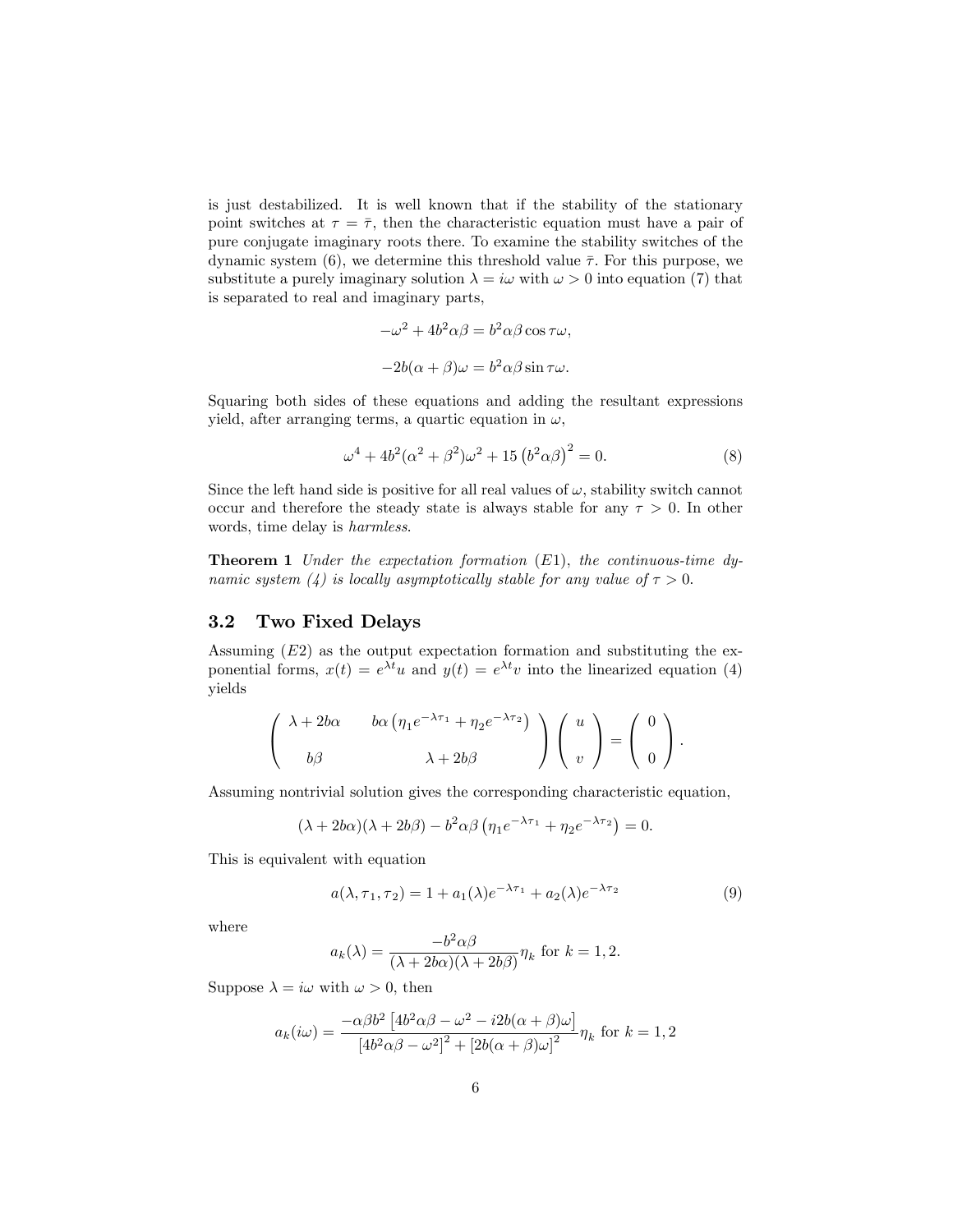and their absolute values are

$$
|a_k(i\omega)| = \frac{b^2 \alpha \beta}{\sqrt{\left[4b^2 \alpha \beta - \omega^2\right]^2 + \left[2b(\alpha + \beta)\omega\right]^2}} \eta_k \text{ for } k = 1, 2. \tag{10}
$$

Gu et al. (2005) geometrically investigate the two delay equation based on the idea that solving  $a(i\omega, \tau_1, \tau_2) = 0$  is equivalent to forming a triangle by treating three terms in (9) as three vectors in the complex plane and then placing them head to tail. Since the triangle consists of three line segments, it is a necessary and sufficient condition for the existence of a positive solution  $\omega > 0$  of equation (9) that the sum of the lengths of any two adjacent line segments is not shorter than the length of the remaining line segment.

**Theorem 2** A purely imaginary root  $\lambda = i\omega$  with  $\omega > 0$  is a solution of  $a(i\omega, \tau_1, \tau_2) = 0$  if and only if the following three inequalities hold:

$$
|a_1(i\omega)| + |a_2(i\omega)| \ge 1,
$$
  

$$
|a_1(i\omega)| + 1 \ge |a_2(i\omega)|,
$$
  

$$
|a_2(i\omega)| + 1 \ge |a_1(i\omega)|.
$$

**Proof.** Let  $a$ ,  $b$  and  $c$  be three line segments. The end points of  $a$  and  $b$  with a common starting point can be connected with a segment of length c if and only if

$$
|a - b| \le c \le a + b.
$$

The second inequality gives one condition. The first inequality can be rewritten as

> $-c \le a - b \le c$ ,  $b \leq a + c$

and

which means that

 $a \leq b + c.$ 

Three inequality conditions are obtained, which completes the proof.  $\blacksquare$ 

We check whether the first condition of Theorem 2 holds. Substituting (10) into it presents the inequality condition in parametric terms,

$$
\omega^4 + 4b^2(\alpha^2 + \beta^2)\omega^2 + 15\left(b^2\alpha\beta\right)^2 \le 0.
$$
 (11)

Notice that the left hand side is positive with all real values of  $\omega$  implying that stability switch cannot occur for  $\tau_1 > 0$  and  $\tau_2 > 0$ .

**Theorem 3** Under the expectation formation  $(E2)$ , the continuous-time dynamic system (4) is locally asymptotically stable for any values of  $\tau_1 > 0$  and  $\tau_2 > 0.$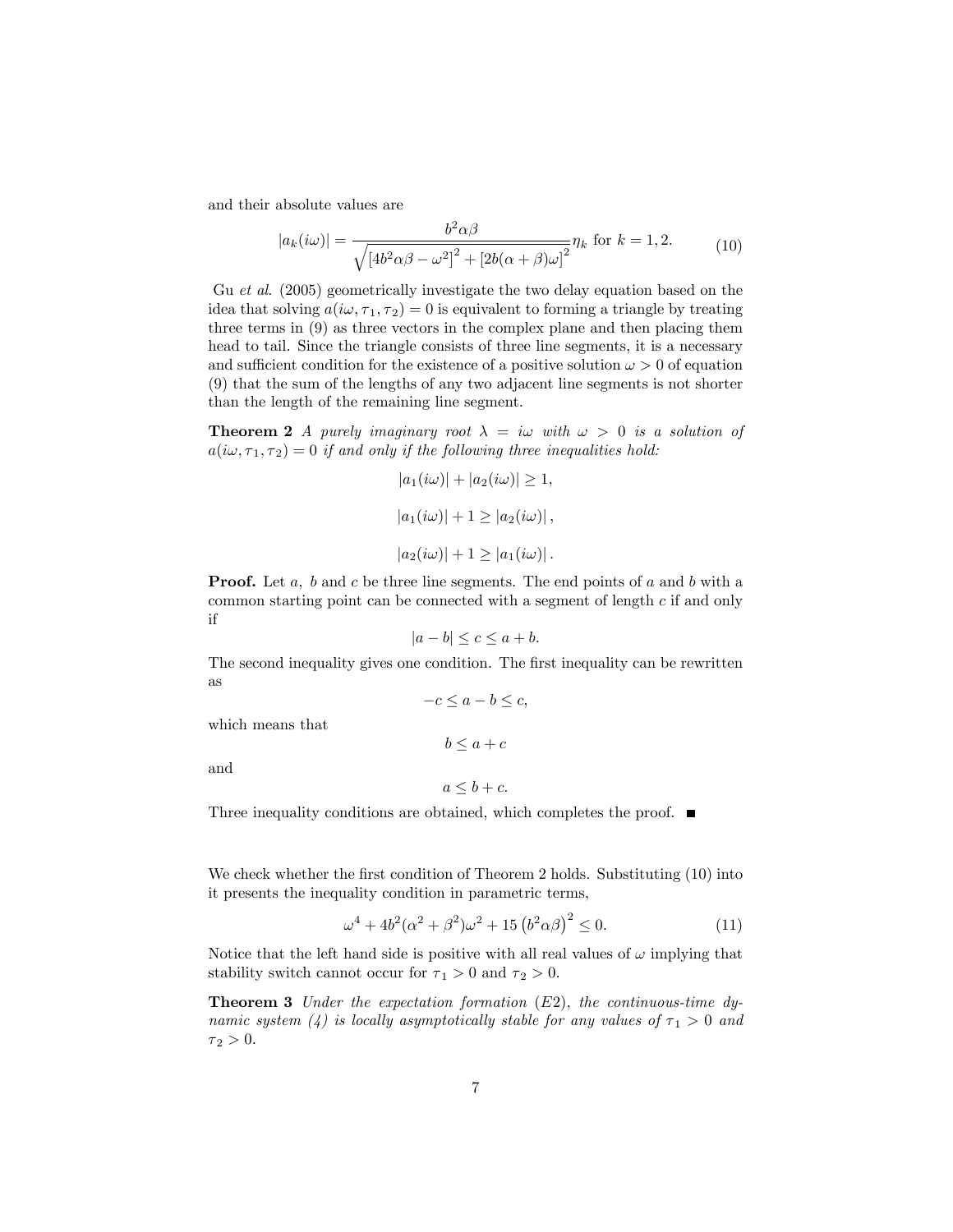### 3.3 Three Fixed Delays

In the similar way, we can show that the expectation formation  $(E3)$  cannot destabilize the stationary state as well. As before, sustituting the exponential forms,  $x(t) = e^{\lambda t}u$  and  $y(t) = e^{\lambda t}v$  into the linearized system under (E3) yields

$$
\begin{pmatrix}\n\lambda + 2b\alpha & b\alpha \left(\eta_1 e^{-\lambda \tau_1} + \eta_2 e^{-\lambda \tau_2} + \eta_3 e^{-\lambda \tau_3}\right) \\
b\beta & \lambda + 2b\beta\n\end{pmatrix}\begin{pmatrix} u \\ v \end{pmatrix} = \begin{pmatrix} 0 \\ 0 \end{pmatrix}.
$$

Nontrivial solution exists if and only if

$$
(\lambda + 2b\alpha)(\lambda + 2b\beta) - b^2\alpha\beta \left(\eta_1 e^{-\lambda \tau_1} + \eta_2 e^{-\lambda \tau_2} + \eta_3 e^{-\lambda \tau_3}\right) = 0.
$$

As before, this equation can be rewritten as

$$
a(\lambda, \tau_1, \tau_2, \tau_3) = 1 + a_1(\lambda)e^{-\lambda \tau_1} + a_2(\lambda)e^{-\lambda \tau_2} + a_3(\lambda)e^{-\lambda \tau_3}
$$
 (12)

where

$$
a_k(\lambda) = \frac{-b^2 \alpha \beta}{(\lambda + 2b\alpha)(\lambda + 2b\beta)} \eta_k \text{ for } k = 1, 2, 3,
$$

Suppose  $\lambda = i\omega$  with  $\omega > 0$ , then

$$
a_k(i\omega) = \frac{-b^2 \alpha \beta \left[4b^2 \alpha \beta - \omega^2 - i2b(\alpha + \beta)\omega\right]}{\left[4b^2 \alpha \beta - \omega^2\right]^2 + \left[2b(\alpha + \beta)\omega\right]^2} \eta_k
$$
 for  $k = 1, 2, 3$ ,

and their absolute values are

$$
|a_k(i\omega)| = \frac{b^2 \alpha \beta}{\sqrt{\left[4b^2 \alpha \beta - \omega^2\right]^2 + \left[2b(\alpha + \beta)\omega\right]^2}} \eta_k \text{ for } k = 1, 2, 3. \tag{13}
$$

Almodaresi and Bozorg (2009) give a straightforward extension of the two delay case considered by Gu et al. (2005) to the more general case of three delays and obtain the following result:

**Theorem 4** Pure imaginary root  $\lambda = i\omega$  with  $\omega > 0$  is a solution of  $a(i\omega, \tau_1, \tau_2, \tau_3)$ 0 if and only if the following four inequalities hold:

> $|a_1(i\omega)| + |a_2(i\omega)| + |a_3(i\omega)| \ge 1,$  $|a_2(i\omega)| + |a_3(i\omega)| + 1 \geq |a_1(i\omega)|$ ,  $|a_1(i\omega)| + |a_3(i\omega)| + 1 \geq |a_2(i\omega)|$ ,  $|a_1(i\omega)| + |a_2(i\omega)| + 1 \geq |a_3(i\omega)|$ .

We again check the first condition, which, after substituting (13), can be written as

$$
\omega^4 + 4b^2(\alpha^2 + \beta^2)^2 \omega^2 + 15(b^2 \alpha \beta)^2 \le 0.
$$

Similerly to the two delay case, the left hand side is positive with any real value of  $\omega$ , implying that stability switch cannot occur for any positive delays.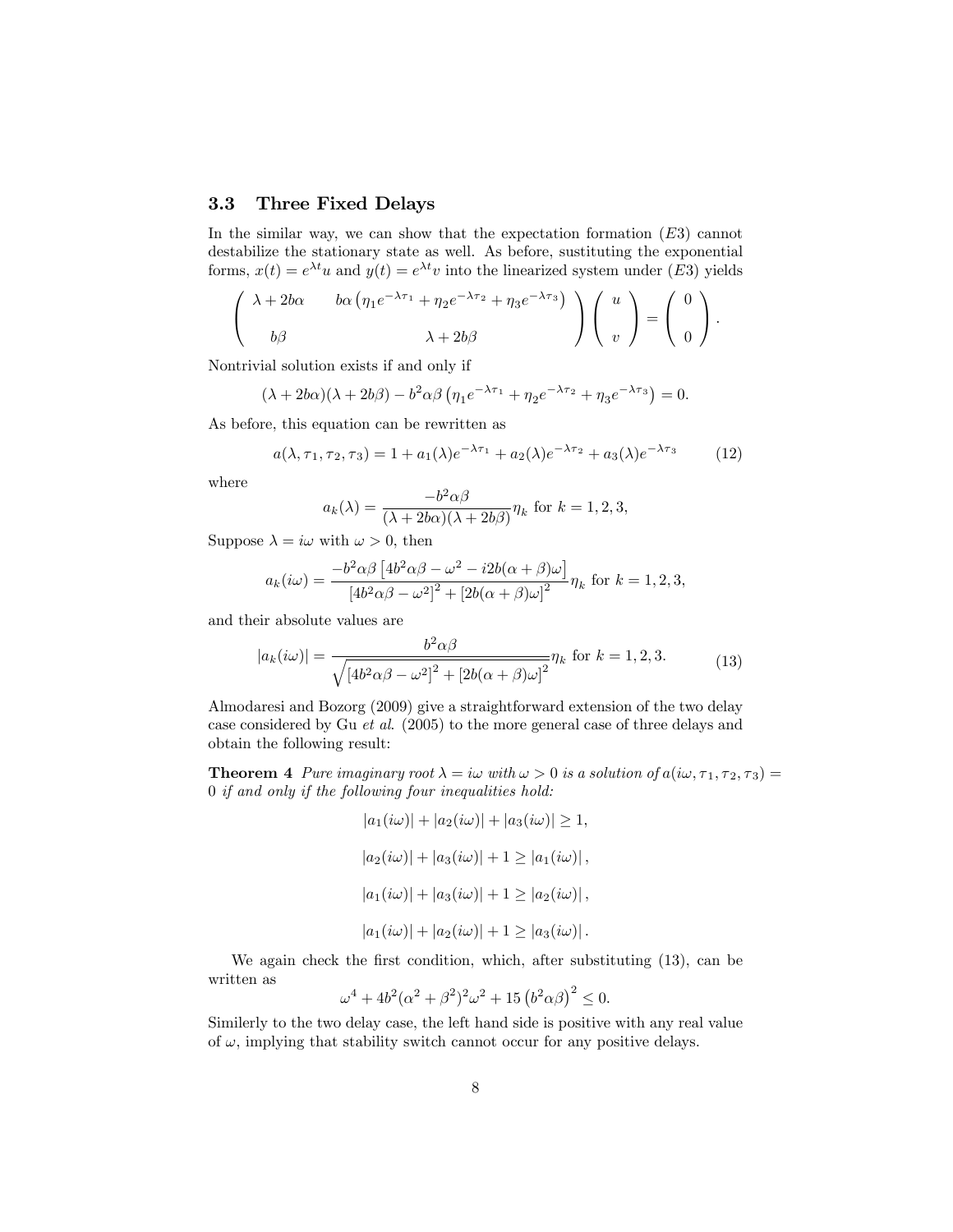**Theorem 5** Under the expectation formation  $(E3)$ , the continuous-time dynamic system (4) is locally asymptotically stable for any values of  $\tau_1 > 0$ ,  $\tau_2 > 0$ and  $\tau_3 > 0$ .

## 3.4 Continuously Distributed Delays

The expectation formation  $(E4)$  assumes that the expected output is a weighted average of all past outputs from time 0 to time t. It is a generalization of  $(E2)$ and  $(E3)$  with infinitely many continuously distributed delays. Adding the time derivative of the expectation  $(E4)$  to linearized system  $(4)$  yields a three dimensional system of differential equations,

$$
\dot{x}(t) = \alpha \left[ -2bx(t) - by^{e}(t) \right],
$$
  

$$
\dot{y}(t) = \beta \left[ -bx(t) - 2by(t) \right],
$$
  

$$
\dot{y}^{e}(t) = \frac{1}{T} \left[ y(t) - y^{e}(t) \right].
$$

The corresponding characteristic equation is given by

$$
\lambda^3 + a_1 \lambda^2 + a_2 \lambda + a_3 = 0
$$

where

$$
a_1 = \frac{1 + 2(\alpha + \beta)bT}{T} > 0,
$$
  

$$
a_2 = \frac{2(\alpha + \beta)b + 4\alpha\beta b^2 T}{T} > 0
$$

and

$$
a_3 = \frac{3\alpha\beta b^2}{T} > 0.
$$

A set of necessary and sufficient conditions for all roots of the cubic characteristic equation to have negative real parts is

$$
a_i > 0
$$
 for  $i = 1, 2, 3$  and  $a_1 a_2 - a_3 > 0$ ,

which is a special case of the Routh-Hurwitz criterion. Since all coefficients are positive, we need to check whether the last condition is satisfied or not. Clearly

$$
a_1 a_2 - a_3 = \frac{b}{T^2} \left[ 8b^2 \alpha \beta (\alpha + \beta) T^2 + b \left( 4\alpha^2 + 9\alpha \beta + 4\beta^2 \right) T + 2(\alpha + \beta) \right] \tag{14}
$$

is always positive for any  $T > 0$ . Hence, the stationary state of the three dimensional system is locally stable.

**Theorem 6** Under the expectation formation  $(E4)$ , the continuous-time dynamic system (4) is locally asymptotically stable for any values of  $T > 0$ .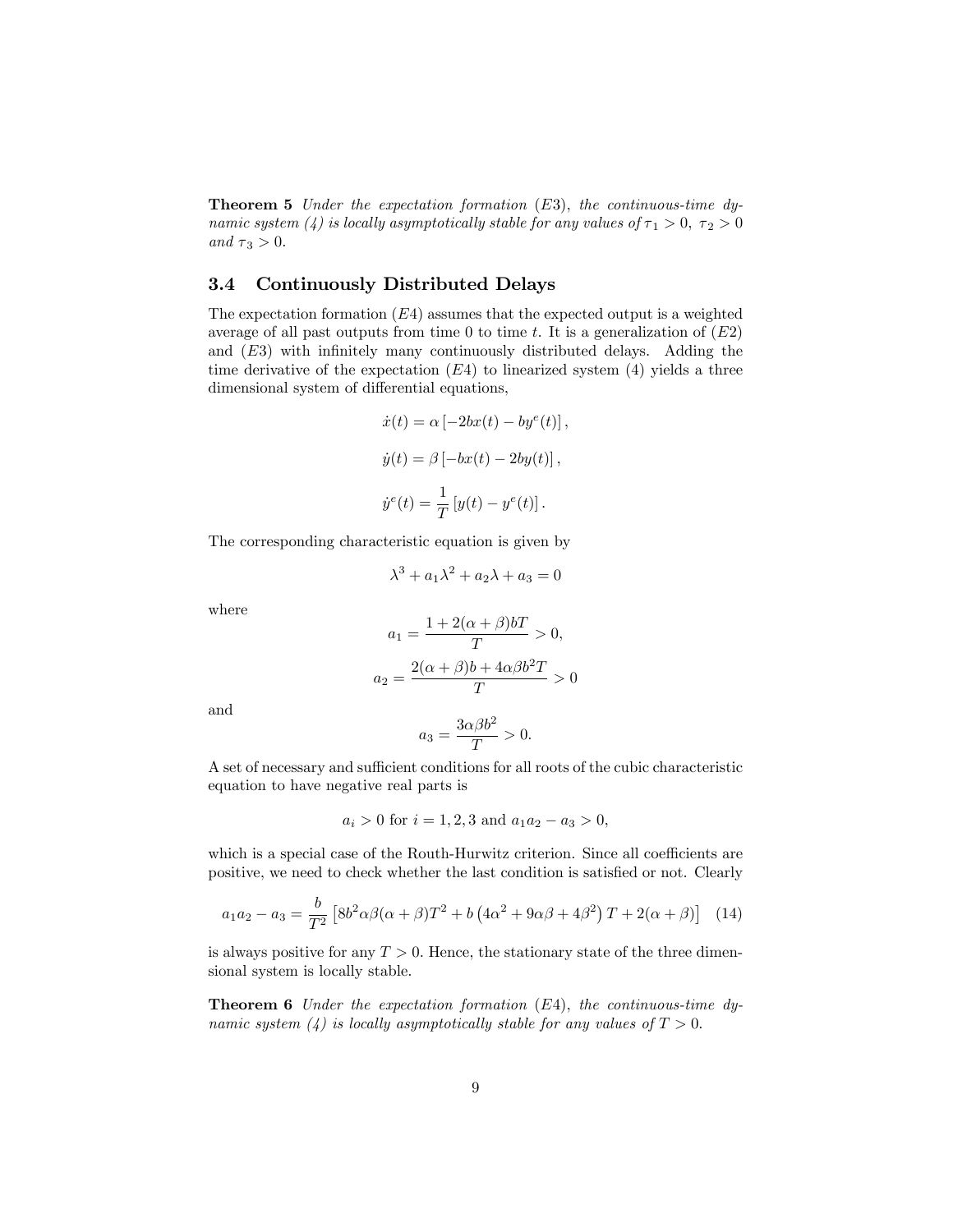# 4 Own and Competitor's Delays

In this section we examine the effects caused by the two delays on dynamics: one delay in the competitor's output and the other delay in the firm's own output. Thus the dynamic system is modified in the following way,

$$
\begin{aligned} \dot{x}(t) &= \alpha_x x(t) \left[ a - c_x - 2bx(t - \tau_x) - by(t - \tau_y) \right], \\ \dot{y}(t) &= \beta_y y(t) \left[ a - c_y - bx(t) - 2by(t) \right] \end{aligned} \tag{15}
$$

where  $\tau_x > 0$  is the implementation delay and  $\tau_y > 0$  is the competitor's information delay. The stationary point is the same as given in (2). The linearized system is

$$
\begin{aligned} \dot{x}_{\delta}(t) &= \alpha \left[ -2bx_{\delta}(t - \tau_x) - by_{\delta}(t - \tau_y) \right], \\ \dot{y}_{\delta}(t) &= \beta \left[ -bx_{\delta}(t) - 2by_{\delta}(t) \right]. \end{aligned} \tag{16}
$$

Substituting exponential solutions  $x_{\delta}(t) = e^{\lambda t}u$  and  $y_{\delta}(t) = e^{\lambda t}v$  reduces the linear system to an alternative form,

$$
\begin{pmatrix} \lambda + 2\alpha b e^{-\lambda \tau_x} & b \alpha e^{-\lambda \tau_y} \\ b \beta & \lambda + 2b \beta \end{pmatrix} \begin{pmatrix} u \\ v \end{pmatrix} = \begin{pmatrix} 0 \\ 0 \end{pmatrix}.
$$

Nontrivial solution exists if and only if

$$
\lambda^2 + 2b\beta\lambda + 2b\alpha(\lambda + 2b\beta)e^{-\lambda\tau_x} - b^2\alpha\beta e^{-\lambda\tau_y} = 0.
$$
 (17)

Before turning to a closer examination of equation (17), a few remarks should be made concerning the effect caused by the implementation delay. Assuming that  $\tau_y = 0$  and  $\lambda = i\omega$  with  $\omega > 0$ , we can separate equation (17) into real and imaginary parts,

$$
2b\alpha(2b\beta\cos\tau_x\omega+\omega\sin\tau_x\omega)=\omega^2+b^2\alpha\beta,
$$
  

$$
2b\alpha(\omega\cos\tau_x\omega-2b\beta\sin\tau_x\omega)=-2b\beta\omega.
$$
 (18)

Adding the squares of these equations yields a fourth-order polynomial equation in  $\omega$ ,

$$
\omega^4 + 2b^2 \left[ \alpha \beta + 2 \left( \beta^2 - \alpha^2 \right) \right] \omega^2 - 15b^4 \alpha^2 \beta^2 = 0
$$

that can be solved for  $\omega^2$  and the positive solution is

$$
\omega_{+}^{2} = b^{2} \left\{ -[\alpha \beta + 2 (\beta^{2} - \alpha^{2})] + \sqrt{4\beta^{2} + 4\alpha \beta^{3} + 7\alpha^{2} \beta^{2} + (2\alpha^{2} - \alpha \beta)^{2}} \right\} > 0
$$

Solving (18) for  $\cos \tau_x \omega$  and  $\sin \tau_x \omega$ , substituting  $\omega_+$  into  $\cos \tau_x \omega$  and then solving it for  $\tau$  give the threshold value of the delay,

$$
\tau_x^n = \frac{1}{\omega_+} \left[ \cos^{-1} \left( \frac{b^2 \beta^2}{\omega_+^2 + 4b^2 \beta^2} \right) + 2n\pi \right], \text{ for } n = 0, 1, 2, ...
$$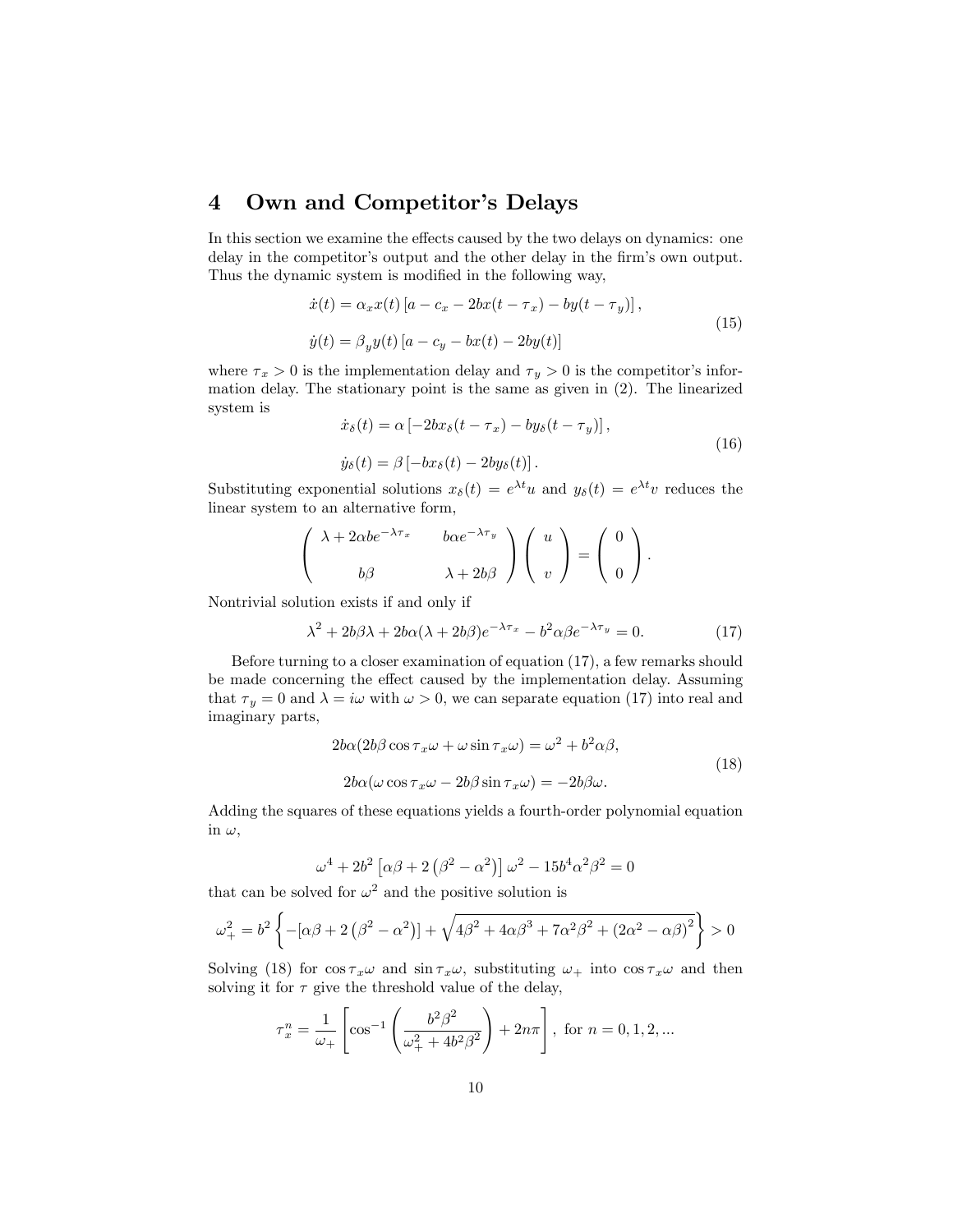A routine bifurcation analysis shows that stability is lost at the smallest threshold value,

$$
\tau_x^0 = \frac{1}{\omega_+} \cos^{-1} \left( \frac{b^2 \beta^2}{\omega_+^2 + 4b^2 \beta^2} \right). \tag{19}
$$

and stability cannot be regained later.

**Theorem 7** The stationary point of (15) with  $\tau_y = 0$  is locally asymptotically stable for  $\tau_x < \tau_x^0$ , loses stability at  $\tau_x = \tau_x^0$  and bifurcates to a limit cycle via Hopf bifurcation for  $\tau_x > \tau_x^0$ .

We now investigate the characteristic equation with two positive delays by applying Gu's method (Gu *et al.* 2005). Dividing both sides by  $\lambda^2 + 2b\beta\lambda$  and introducing new functions

$$
a_1(\lambda) = \frac{2b\alpha}{\lambda}
$$
 and  $a_2(\lambda) = \frac{-b^2\alpha\beta}{\lambda(\lambda + 2b\beta)}$ 

simplify equation (17) as

$$
a(\lambda, \tau_x, \tau_y) = 1 + a_1(\lambda)e^{-\lambda \tau_x} + a_2(\lambda)e^{-\lambda \tau_y} = 0.
$$
 (20)

:

Suppose that  $\lambda = i\omega$  with  $\omega > 0$ . Substituting it into  $a_i(\lambda)$  yields

$$
a_1(i\omega) = -i\frac{2b\alpha}{\omega}
$$

and

$$
a_2(i\omega) = \frac{b^2 \alpha \beta \omega}{\omega(\omega^2 + 4b^2\beta^2)} + i \frac{2b^3 \alpha \beta^2}{\omega(\omega^2 + 4b^2\beta^2)}.
$$

Their absolute values are

$$
|a_1(i\omega)| = \frac{2b\alpha}{\omega}
$$

and

$$
|a_2(i\omega)| = \frac{b^2 \alpha \beta}{\omega \sqrt{\omega^2 + 4b^2 \beta^2}}
$$

We check whether the three conditions of Theorem 2 are satisfied. Substituting the absolute values reduces the three conditions to the following two conditions,

$$
f(\omega) = \omega^4 - 4b\alpha\omega^3 + 4b^2(\alpha^2 + \beta^2)\omega^2 - 16b^3\alpha\beta^2\omega + 15b^4\alpha^2\beta^2 \le 0
$$

and

$$
g(\omega) = \omega^4 + 4b\alpha\omega^3 + 4b^2(\alpha^2 + \beta^2)\omega^2 + 16b^3\alpha\beta^2\omega + 15b^4\alpha^2\beta^2 \ge 0.
$$

Notice that  $g(\omega) \geq 0$  is always true for  $\omega \geq 0$ . However, it is ambiguous whether  $f(\omega) \leq 0$  holds or not. Using the variable transformation

$$
\omega = x - \left(-\frac{4b\alpha}{4}\right) = x + b\alpha,
$$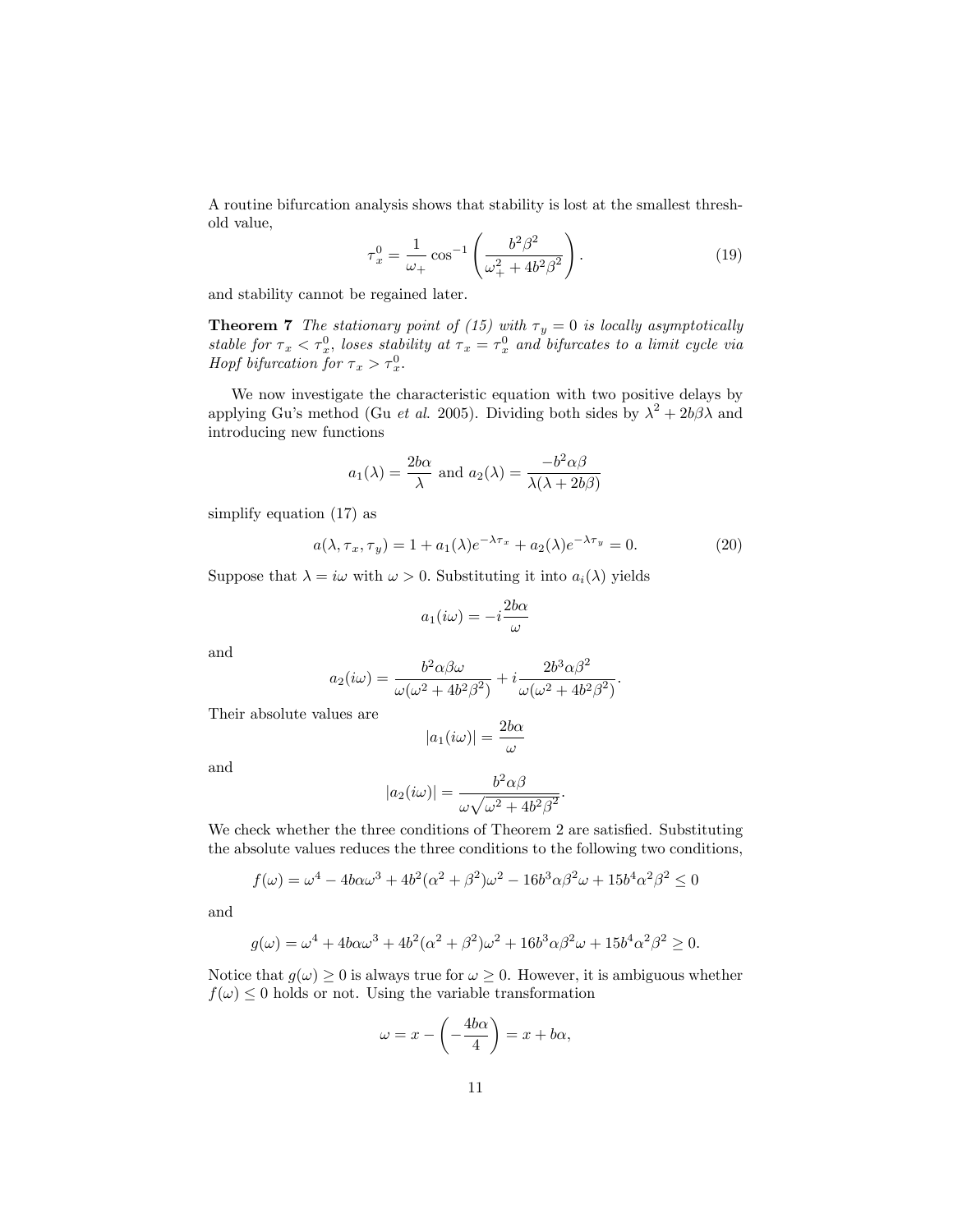we rewrite  $f(\omega)$  as

$$
F(x) = x4 - 2b2(\alpha2 - 2\beta2)x2 - 8b3\alpha\beta2x + b4\alpha2(\alpha2 + 3\beta2).
$$

The sequence of the signs of the polynomial coefficients are  $(+, -, -, +)$  if  $\alpha^2 >$  $2\beta^2$ ,  $(+, +, -, +)$  if  $\alpha^2 < 2\beta^2$ , and  $(+, -, +)$  if  $\alpha^2 = 2\beta^2$ . In any sequence, the number of sign changes is two. According to Descartes' rule of sign, this polynomial has either two or zero positive roots. If is clear that  $F(0) > 0$  and  $F(\infty) = \infty$ . Substituting  $x = \alpha b$  yields

$$
F(\alpha b) = \alpha^2 b^4 (-\beta^2) < 0.
$$

The inequality implies that  $F(x) = 0$  has two positive solutions,  $x_1$  and  $x_2$ where  $0 < x_1 < \alpha b$  and  $x_2 > \alpha b$ . Hence  $f(\omega) = 0$  has two positive solutions

$$
\omega_1 = x_1 + \alpha b > 0 \text{ and } \omega_2 = x_2 + \alpha b > 0
$$

and  $f(\omega) \leq 0$  for  $\omega \in [\omega_1, \omega_2]$ , and a routin investigation can show that  $f(\omega) > 0$ otherwise.<sup>4</sup>

We will next find all pairs of  $(\tau_1, \tau_2)$  satisfying  $a(i\omega, \tau_1, \tau_2) = 0$ . The three terms in (20) are three vectors in the complex plane that construct a triangle. Let us suppose that 1 is its base and let us denote the angle between 1 and  $|a_1(i\omega)e^{-i\omega\tau_x}|$  by  $\theta_1$  and an angle between 1 and  $|a_2(i\omega)e^{-i\omega\tau_y}|$  by  $\theta_2$ . Since,  $\left|e^{-i\omega\tau_x}\right| = \left|e^{-i\omega\tau_x}\right| = 1$ , we have, by the law of cosine,

$$
\theta_1(\omega) = \cos^{-1}\left(\frac{1^2 + |a_1(i\omega)|^2 - |a_2(i\omega)|^2}{2 \cdot 1 \cdot |a_1(i\omega)|}\right)
$$

$$
= \cos^{-1}\left(\frac{\omega^4 + 4b^2(\alpha^2 + \beta^2)\omega^2 + 15b^4\alpha^2\beta^2}{4b\alpha\omega(\omega^2 + 4b^2\beta^2)}\right)
$$

and

$$
\theta_2(\omega) = \cos^{-1}\left(\frac{1^2 + |a_2(i\omega)|^2 - |a_1(i\omega)|^2}{2 \cdot 1 \cdot |a_2(i\omega)|}\right)
$$

$$
= \cos^{-1}\left(\frac{\omega^4 - 4b^2(\alpha^2 - \beta^2)\omega^2 - 15b^4\alpha^2\beta^2}{2b^2\alpha\omega\sqrt{\omega^2 + 4b^2\beta^2}}\right)
$$

:

Since the triangle may be located above and also under the horizontal axis, we get two equations as

$$
\left\{\arg\left[a_1(i\omega)e^{-i\tau_x\omega}\right] + 2m\pi\right\} \pm \theta_1(\omega) = \pi
$$

and

$$
\left\{\arg\left[a_2(i\omega)e^{-i\tau_y\omega}\right]+2n\pi\right\}\mp\theta_2(\omega)=\pi
$$

<sup>4</sup>A formal proof is given in the Appendix.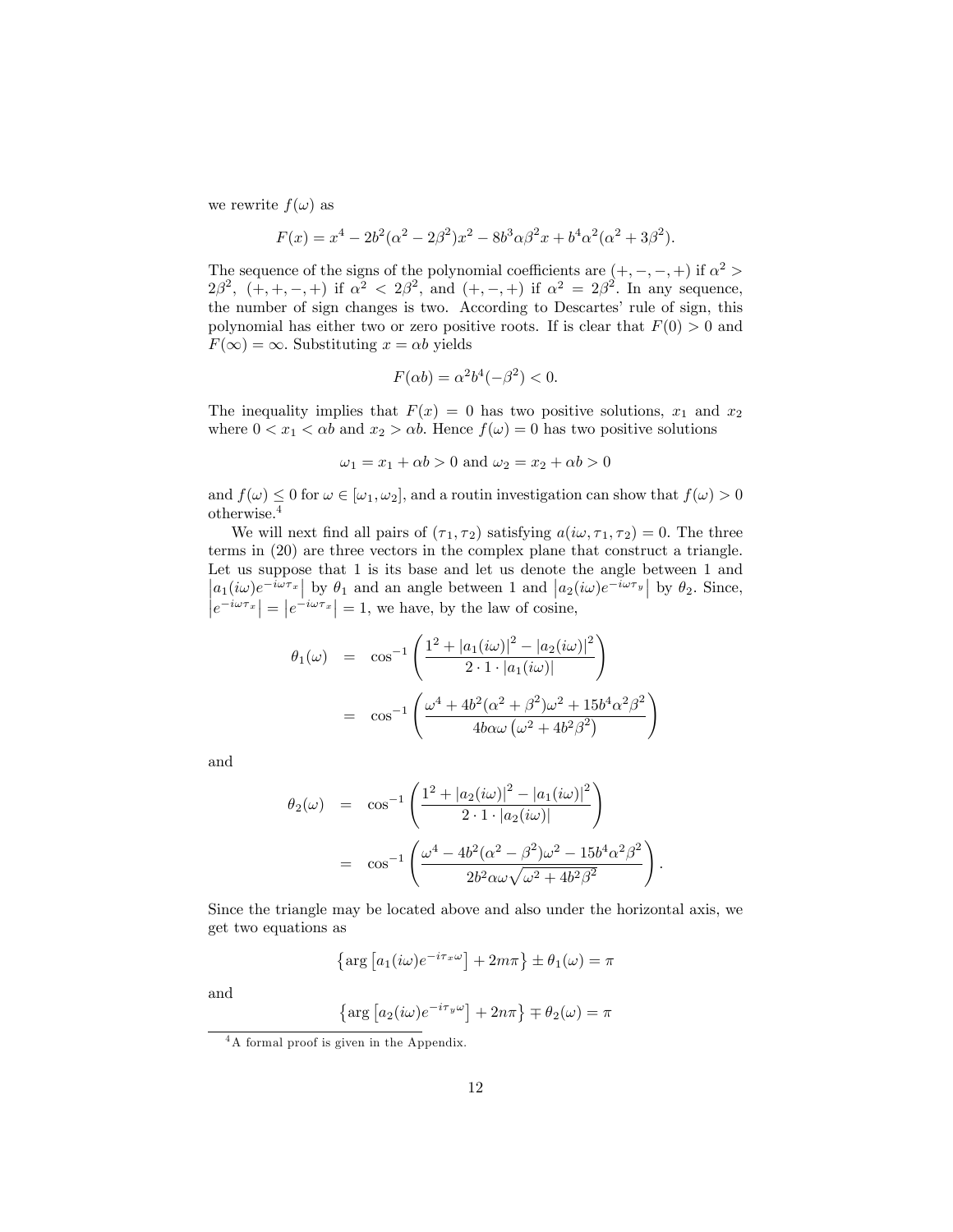which yield the threshold values of the delays:

$$
\tau_x^{\pm}(\omega, n) = \frac{1}{\omega} \left[ \frac{3\pi}{2} + (2m - 1)\pi \pm \theta_1(\omega) \right] \tag{21}
$$

and

$$
\tau_y^{\pm}(\omega, n) = \frac{1}{\omega} \left[ \tan^{-1} \left( \frac{2b\beta}{\omega} \right) + (2n - 1)\pi \mp \theta_2(\omega) \right]. \tag{22}
$$

Let  $\Omega$  be the set of  $\omega$  for which  $f(\omega) \leq 0$  holds. Then we can find all pairs of  $(\tau_1, \tau_2)$  constructing the stability switching curves for  $\omega \in \Omega$  which consists of two sets of parametric segments,

$$
L_1(m, n) = \{\tau_x^+(\omega, m), \tau_y^-(\omega, n)\}\tag{23}
$$

and

$$
L_2(m, n) = \{\tau_x^-(\omega, m), \tau_y^+(\omega, n)\}.
$$
 (24)

To illustrate the stability switching curves we first specify the parameter values:

Assumption:  $\alpha = \beta = b = 1$ .

Under this Assumption, we have

$$
f(\omega) = \omega^4 - 4\omega^3 + 8\omega^2 - 16\omega + 15.
$$

It is not difficult to show that  $f(\omega) = 0$  has two real and positive roots,  $\omega_s$  and  $\omega_e,$  both of which are, without a loss of generality, supposed to satisfy  $\omega_s<\omega_e$ where

$$
\omega_s = 1 + \frac{1}{2\sqrt{3/K}} - \frac{1}{2}\sqrt{-\frac{1}{3}(12+K) + 16\sqrt{3/K}} \approx 1.611
$$
  

$$
\omega_e = 1 + \frac{1}{2\sqrt{3/K}} - \frac{1}{2}\sqrt{-\frac{1}{3}(12+K) + 16\sqrt{3/K}} \approx 2.326
$$

with

$$
K = -4 + \left(584 - 48\sqrt{87}\right)^{\frac{1}{3}} + 2\left(73 + 6\sqrt{87}\right)^{\frac{1}{3}}.
$$

The domain of  $\omega$  is the interval  $[\omega_s, \omega_e] (= \Omega)$ . So the segment (23) starts at point  $(\tau_x^+(\omega_s, m), \tau_y^-(\omega_s, n))$  and terminate at point  $(\tau_x^+(\omega_e, m), \tau_y^-(\omega_e, n))$  and so does the segment (24) at points  $(\tau_x^-(\omega_s, m), \tau_y^+(\omega_s, n))$  and  $(\tau_x^-(\omega_e, m), \tau_y^+(\omega_e, n))$ . Furthermore the angles of the triangle are

$$
\theta_1(\omega) = \cos^{-1}\left(\frac{\omega^4 + 8\omega^2 + 15}{4\omega(\omega^2 + 4)}\right)
$$

and

$$
\theta_2(\omega) = \cos^{-1}\left(\frac{\omega^4 - 15}{2\omega\sqrt{\omega^2 + 4}}\right)
$$

: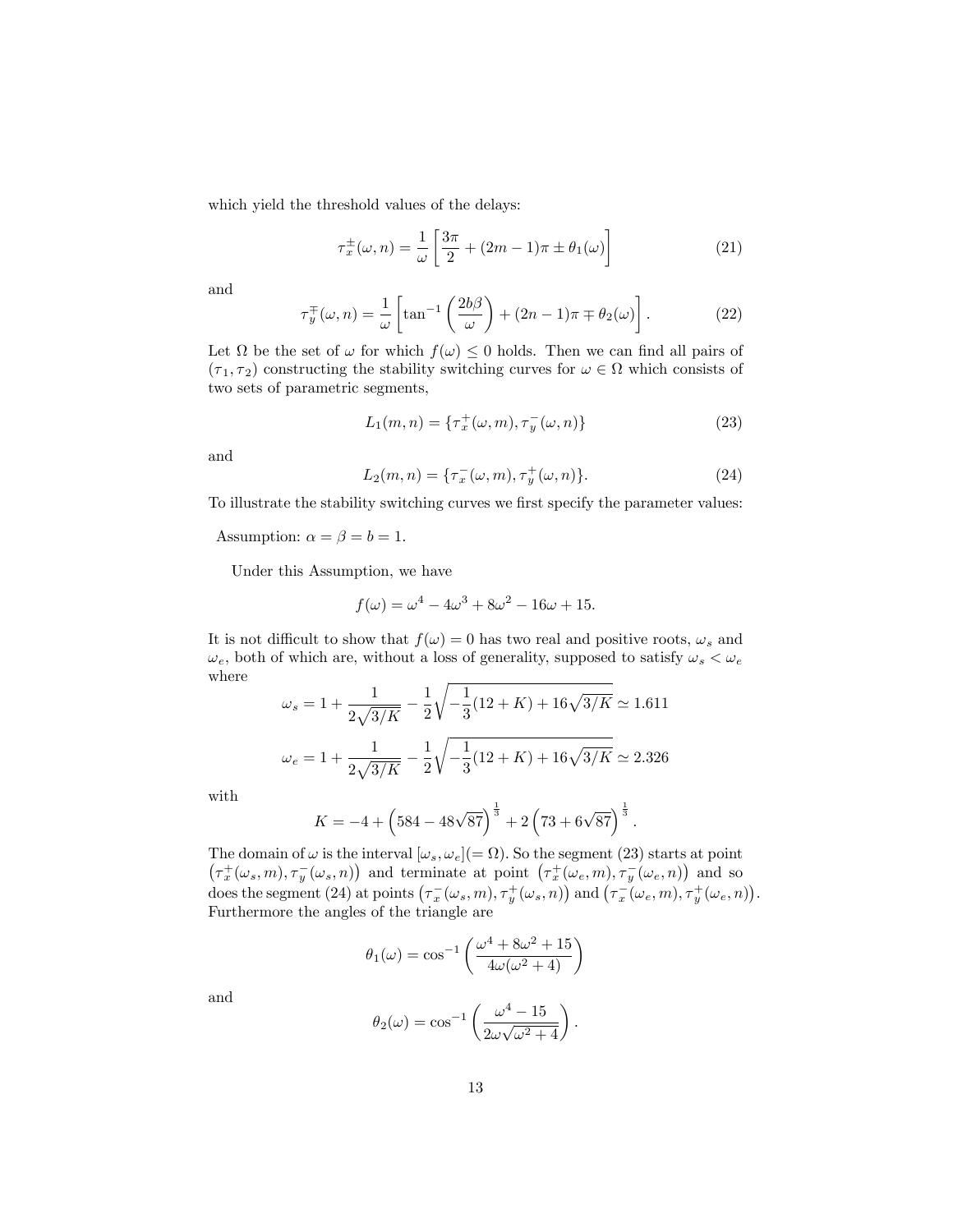It is easily verified that

$$
\frac{\omega_s^4 + 8 \omega_s^2 + 15}{4 \omega_s (\omega_s^2 + 4)} = 1, \frac{\omega_e^4 + 8 \omega_e^2 + 15}{4 \omega_e (\omega_e^2 + 4)} = 1
$$

and

$$
\frac{\omega_s^4 - 15}{2\omega_s\sqrt{\omega_s^2 + 4}} = -1, \frac{\omega_e^4 - 15}{2\omega_e\sqrt{\omega_e^2 + 4}} = 1
$$

which then imply that

$$
\theta_1(\omega_s) = 0, \ \theta_1(\omega_e) = 0
$$

and

$$
\theta_2(\omega_s) = \pi, \ \theta_2(\omega_e) = 0.
$$

We then have the following results concerning the locations of the curve segments:

**Theorem 8** Given m and n, the segments  $L_1(m, n+1)$  and  $L_2(m, n)$  have the same starting point whereas the segments  $L_1(m, n)$  and  $L_2(m, n)$  have the same end point.

**Proof.** For analytical simplicity we assume  $m = 0$ . The starting points of  $L_1(0, n)$  and  $L_2(0, n)$  are

$$
L_1^s(0, n) = \{ \tau_x^+(\omega_s, 0), \tau_y^-(\omega_s, n) \}
$$

with

$$
\tau_x^+(\omega_s, 0) = \frac{1}{\omega_s} \frac{\pi}{2} \text{ and } \tau_y^-(\omega_s, n) = \frac{1}{\omega_s} \left[ \tan^{-1} \left( \frac{2}{\omega_s} \right) + 2(n-1)\pi \right],
$$

and

$$
L_2^s(0, n) = \{ \tau_x^-(\omega_s, 0), \tau_y^+(\omega_s, n) \}
$$

where

$$
\tau_x^-(\omega_s, 0) = \frac{1}{\omega_s} \frac{\pi}{2} \text{ and } \tau_y^+(\omega_s, n) = \frac{1}{\omega_s} \left[ \tan^{-1} \left( \frac{2}{\omega_s} \right) + 2n\pi \right].
$$

Hence we have

$$
L_1^s(0, n+1) = L_2^s(0, n).
$$

In the same way, the end points of  $L_1(0, n)$  and  $L_2(0, n)$  are

$$
L_1^e(0, n) = \{ \tau_x^+(\omega_e, 0), \tau_y^-(\omega_e, n) \}
$$

with

$$
\tau_x^+(\omega_e, 0) = \frac{1}{\omega_e} \frac{\pi}{2} \text{ and } \tau_y^-(\omega_e, n) = \frac{1}{\omega_e} \left[ \tan^{-1} \left( \frac{2}{\omega_e} \right) + (2n - 1)\pi \right]
$$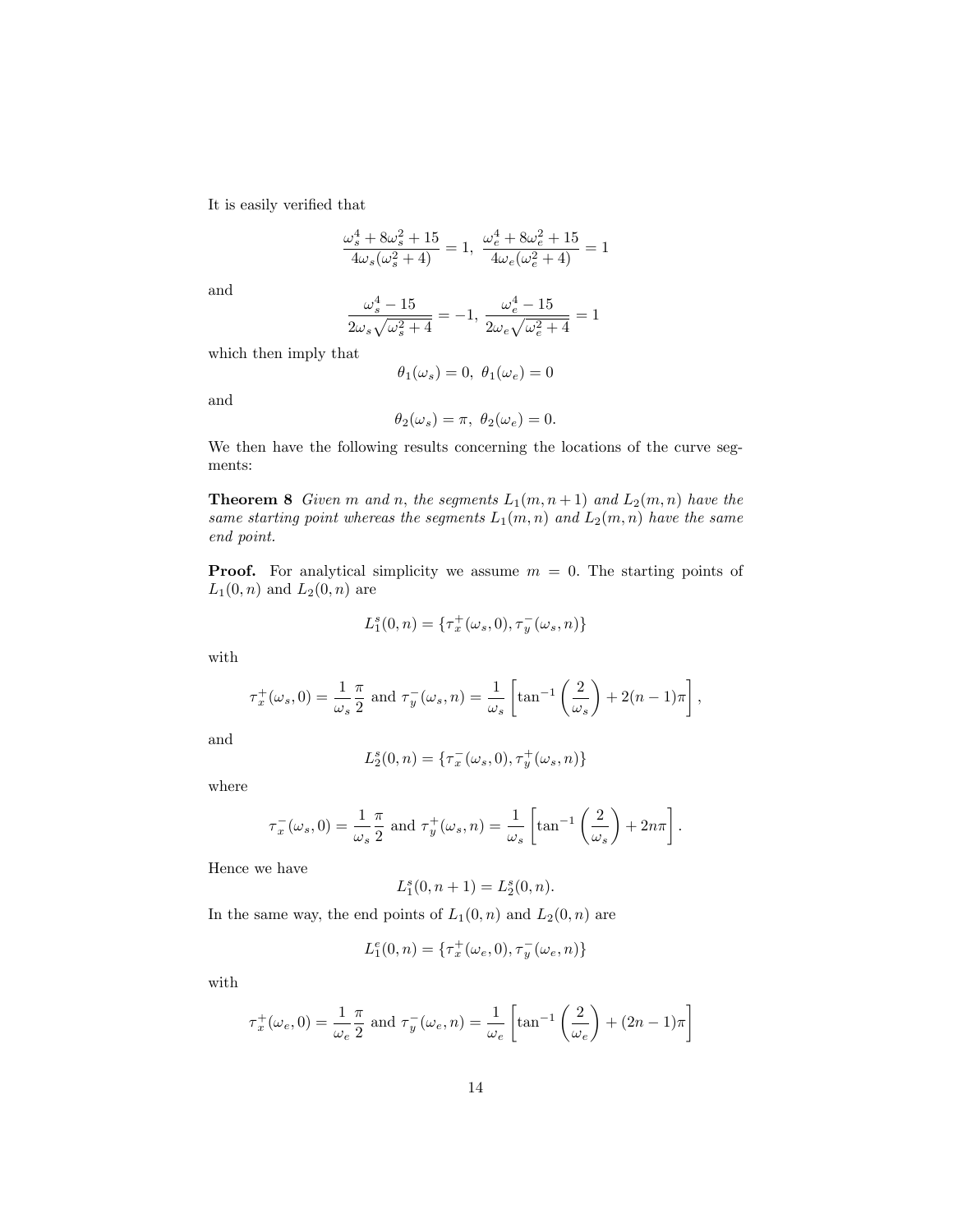$$
L_2^e(0, n) = \{ \tau_x^-(\omega_e, 0), \tau_y^+(\omega_e, n) \}
$$

where

and

$$
\tau_x^-(\omega_e, 0) = \frac{1}{\omega_e} \frac{\pi}{2} \text{ and } \tau_y^+(\omega_e, n) = \frac{1}{\omega_e} \left[ \tan^{-1} \left( \frac{2}{\omega_e} \right) + (2n - 1)\pi \right].
$$

Hence we have

$$
L_1^e(0, n) = L_2^e(0, n).
$$

The same result is obtained for any integer  $m > 0$ .

This result is numerically confirmed in Figure 1 where  $m = 0$ . The stability switching curve consists of the red and blue segments that correspond to  $L_1(0, n)$ and  $L_2(0, n)$  for  $n = 0, 1, 2$ . The red and blue segments shift upward when n increases and to the right when  $m$  increases. The upward-sloping blue segment crossing the horizontal axis at  $\tau_x = \tau_x^0$  is the  $L_2(0,0)$  segment.<sup>5</sup> It connects to the red  $L_1(0,1)$  segment at a point where  $L_1^s(0,1) = L_2^s(0,0)$  holds. As before, the upper script "s" means the starting (i.e, initial) point of the segment and

$$
L_1^s(0,1) = (\tau_x^+(\omega_s, 1), \tau_y^-(\omega_s, 1)) \text{ and } L_2^s(0,0) = (\tau_x^-(\omega_s, 0), \tau_y^+(\omega_s, 0)).
$$

This  $L_1(0,1)$  segment then connects to the blue  $L_2(0,1)$  segment at a point where  $L_1^e(0,1) = L_2^e(0,1)$  holds. The upper script "e" means again the end point of the segment and

$$
L_1^e(0,1)=(\tau_x^+(\omega_e,1),\tau_y^-(\omega_e,1))\text{ and }L_2^e(0,1)=(\tau_x^-(\omega_e,1),\tau_y^+(\omega_e,1)).
$$

As n increases, the two segments are connected in the same way to construct the continuous stability switching curve. The eigenvalues are purely imaginary on this curve. The stability switching curves  $L_1(0, n)$  and  $L_2(0, n)$  divide the first quadrant of the  $(\tau_1, \tau_2)$  plane into two parts. One contains the origin and its every point can be reached from the origin via continuous curve not crossing the stability switching curve. At the points in this region the real parts of the eigenvalues are negative, so the system is locally asymptotically stable. The points of the complement of this region except the curves give points when the system is unstable. We again notice that the blue  $L_2(0,0)$  segment crosses the horizontal axis at  $\tau_x = \tau_x^0 (\simeq 0.824)$ . This indicates that stability is preserved for  $\tau_x < \tau_x^0$  and lost for  $\tau_x > \tau_x^0$  when  $\tau_y = 0$ . In other words, this is the threshold value of  $\tau_x$  in the case of one delay. We already discussed the one delay case and derived the threshold value in (19), which is equal to 0:824 under Assumption. So we could confirm this threshold value in two different ways. To investigate how stability changes in case of two positive delays, we perform numerical simulations.

<sup>&</sup>lt;sup>5</sup>The  $L_1(0,0)$  segment is located in the fourth quadrant so it is not illustrated.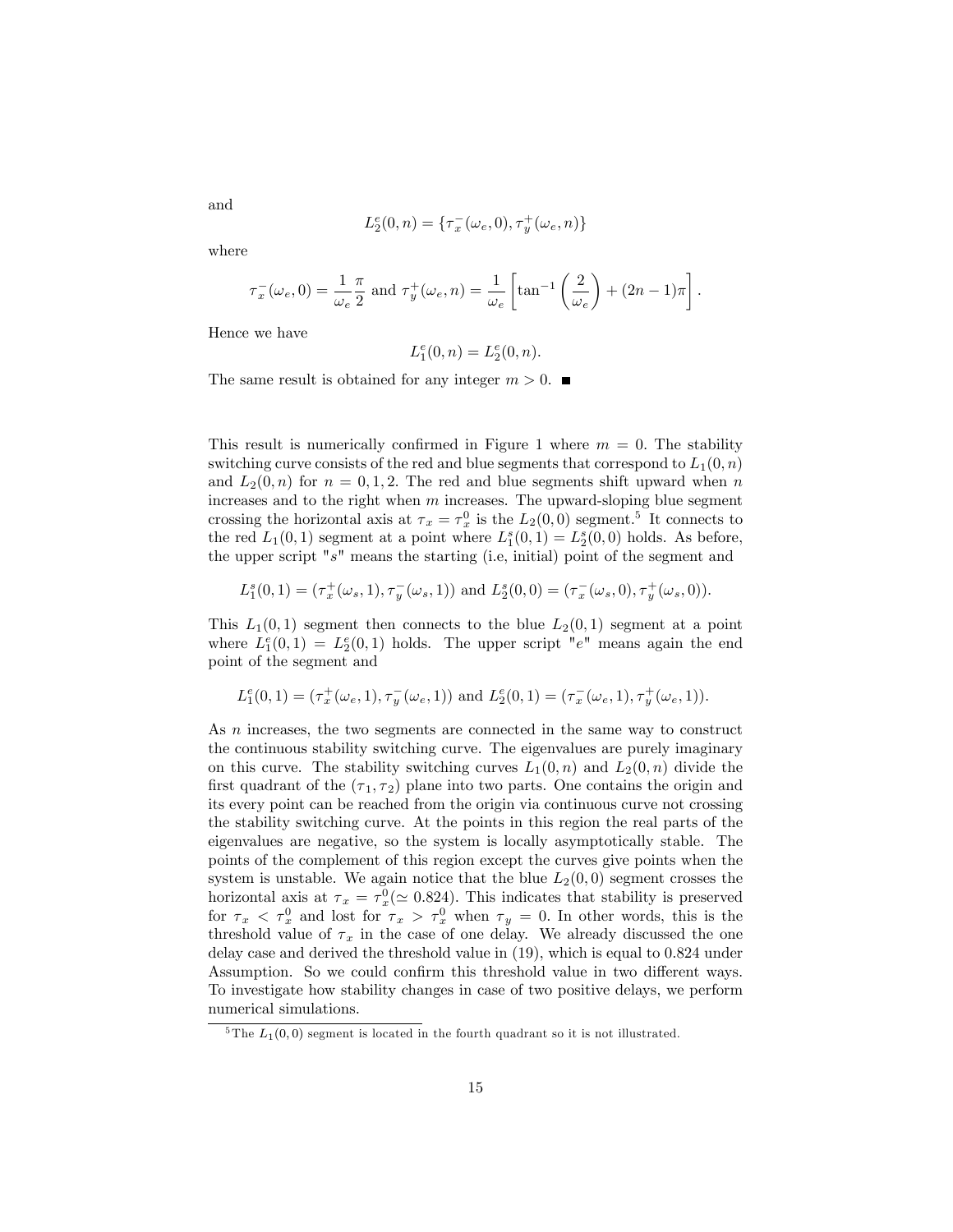

Figure 1. Stability switching curve

We now examine the effects caused by changing the value of  $\tau_x$ , keeping the value of  $\tau_y$  at some positive fixed value. In Figure 2(A) we increase the value of  $\tau_x$  from 0 to 1.3 in 0.001 increments along the horizontal dotted line at  $\tau_y = \tau_y^a = 2$ ). For each value of  $\tau_x$ , the dynamic system runs for  $0 \le t \le 1000$ and only the data for  $950 \le t \le 1000$  are used to get rid of the transients. The local maxima and minima are plotted against each value of  $\tau_x$ . If the bifurcation diagram has one point against  $\tau_x$ , then the maximum point is identical with the minimum point, implying that the stationary state is locally stable. If it has two points, then a limit cycle having one maximum and one minimum emerges and if many points, then a limit cycle exhibits many ups and downs. The horizontal dotted line crosses the blue  $L_2(0,1)$  segment at  $\tau_x^a \simeq 0.652$  denoted by the green dot in Figure 1. It is seen that the stationary state is locally asymptotically stable for  $\tau_x < \tau_x^a$  and becomes unstable for  $\tau_x > \tau_x^a$  as shown in Figure 2(A). When stability is lost at  $\tau_x = \tau_x^a$ , then the stationary point bifurcates to a limit cycle and does not regain stability for larger values of  $\tau_x$ . We move to the second simulation in which the fixed value of  $\tau_y$  is increased to  $\tau_y^b = 4.4$  and the same procedure is repeated. As is seen in Figure 1, the horizontal dotted line at  $\tau_y^b$  crosses the stability switching curve three times as denoted by three green dots. As described in Figure 2(B), both stability regain and stability loss occur in this example. In particular, stability is first lost at the first crossing point, the left most green dot denoted by  $\tau_x^1(\simeq 0.699)$  in Figure 2(B). The limit cycle emerges for  $\tau_x$  in the interval  $[\tau_x^1, \tau_x^2]$  where  $\tau_x^2 (\simeq 0.892)$ corresponds to the middle green point. If the  $\tau_x$ -value of the most right green point is denoted by  $\tau_x^3 \approx 0.964$ , then stability is regained for  $\tau_x \in [\tau_x^2, \tau_x^3]$ . The stationary state again loses its stability for  $\tau_x > \tau_x^3$ . The bifurcation diagram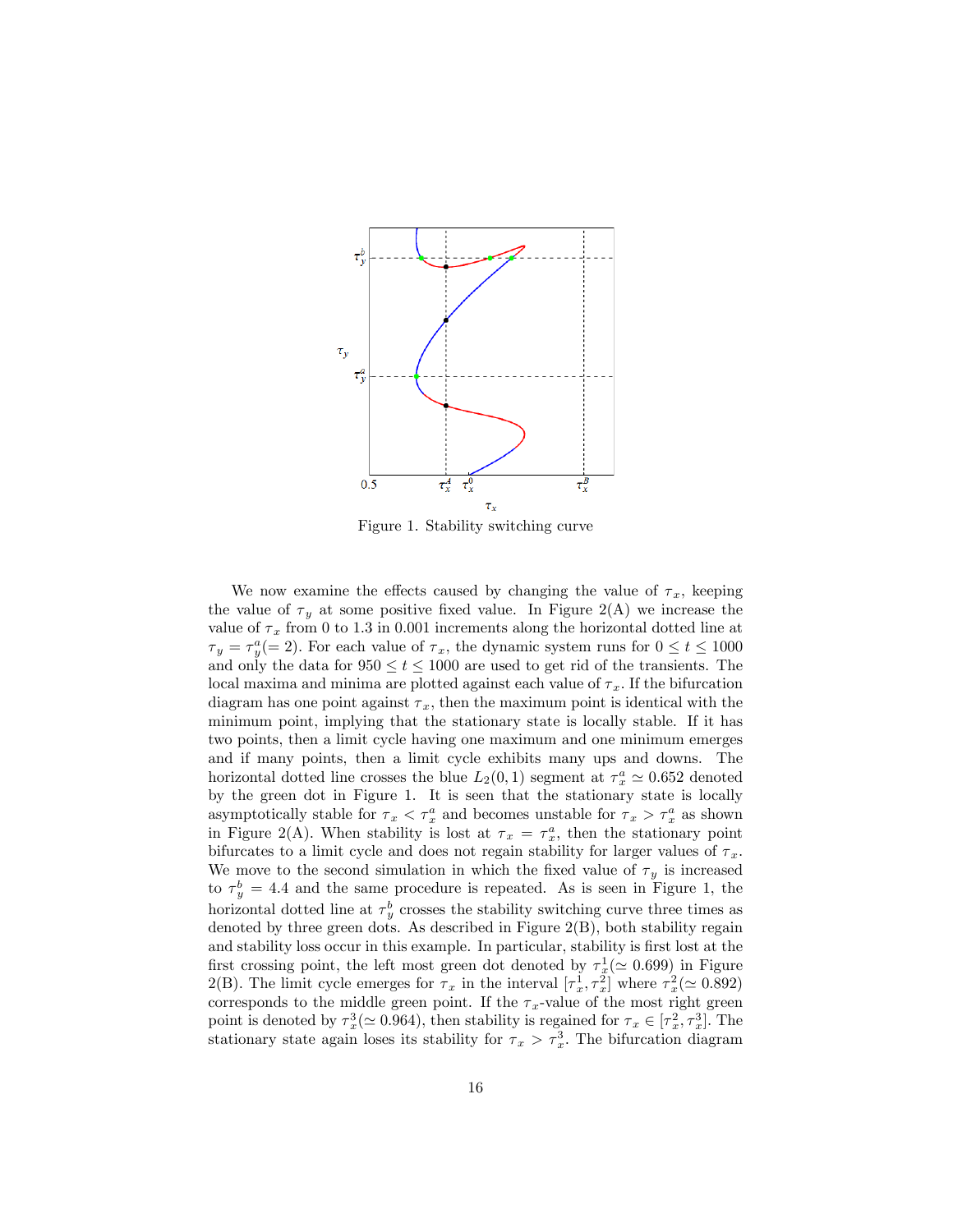shows that a trajectory gradually exhibits more complex dynamics through a quasi period-doubling process as  $\tau_x$  become larger and then returns to the simple limit cycle through a quasi period-halving process as  $\tau_x$  further increases.



Figure 2. Bifurcation diagrams with respect to  $\tau_x$ , given  $\tau_y$ 

We now turn attention to the delay effect caused by changing values of  $\tau_y$ , keeping the value of  $\tau_x$  at some positive value. We also perform two simulations. In Figure 1,  $\tau_x$  is fixed at  $\tau_x^A = 0.75$  and  $\tau_y$  increases along the vertical dotted line crossing the stability switching curve three times denoted by three black dotes. Although they are not labelled on the vertical axis to avoid confusion in Figure 1, we denote their  $\tau_y$ -values by  $\tau_y^1(\simeq 1.410)$ ,  $\tau_y^2(\simeq 3.138)$  and  $\tau_y^3(\simeq 4.215)$ with ascending order in Figure  $3(A)$ . The bifurcation diagram indicates that stability is lost at  $\tau_y = \tau_y^1$ , a limit cycle emerges for larger values than  $\tau_y^1$  and then regains stability at  $\tau_y = \tau_y^2$ . Stability is preserved for  $\tau_y < \tau_y^3$  and is lost again for  $\tau_y = \tau_y^3$ . The diagram implies the similar dynamic cascade in which a process of stability loss, birth of limit cycle and regain of stability is repeated as the value of  $\tau_y$  increases. In Figure 3(B) the fixed value of  $\tau_x$  is increased to  $\tau_x^B = 1.2$  from  $\tau_x^A = 0.75$  and the value of  $\tau_y$  increases along the vertical dotted line at  $\tau_x^B = 1.2$  located to the right of the stability switching curve in Figure 1. Even for  $\tau_y = 0$ , the dynamic system is unstable as  $\tau_x^B > \tau_x^0$  and generates a limit cycle with one maximum and one minimum. As the value of  $\tau_y$  increases, the bifurcation diagram implies that the diameter of the limit cycle varies and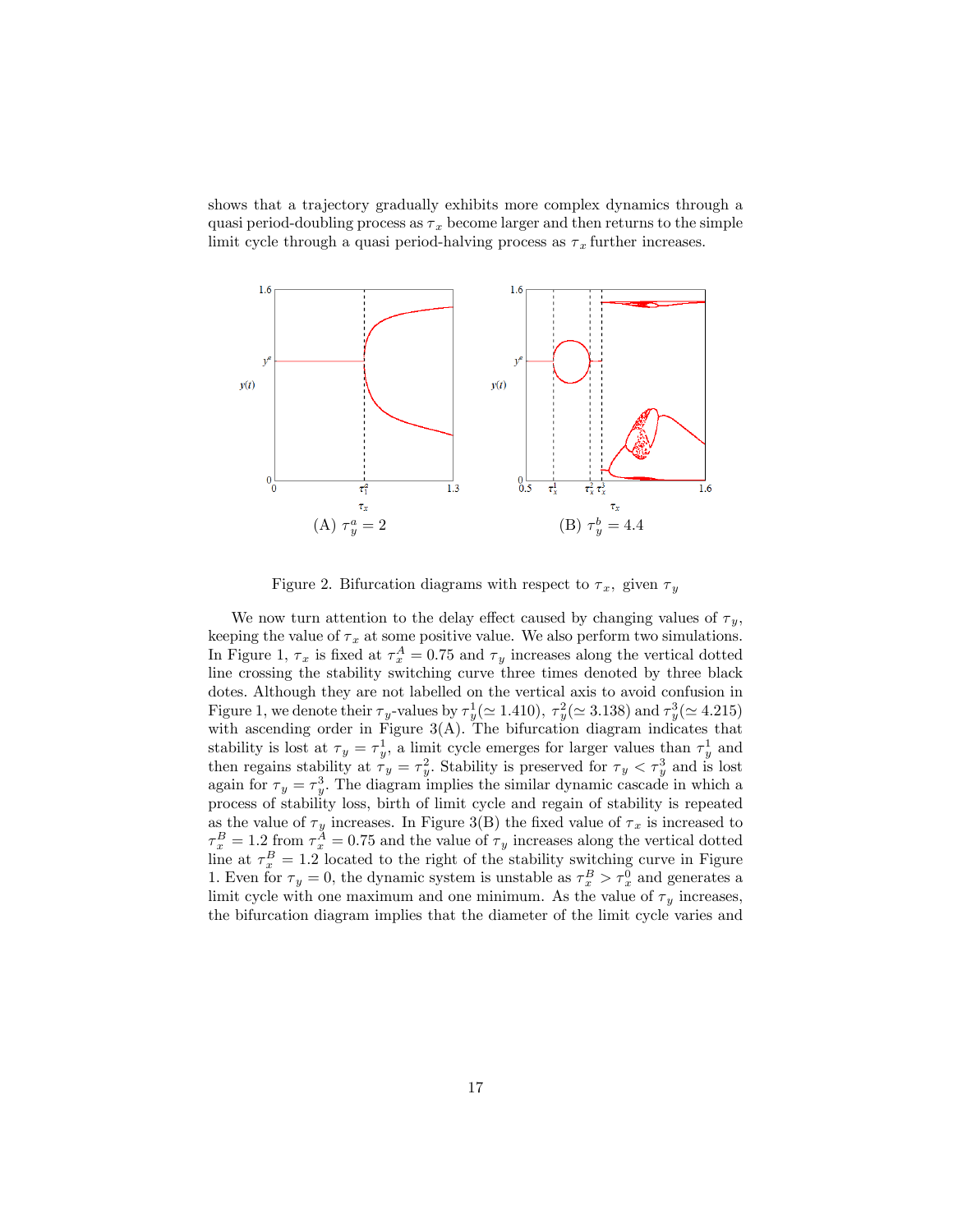then more complex dynamics appears through a period-doubling like process.



Figure 3. Bifurcation diagrams with respect to  $\tau_y$ , given  $\tau_x$ 

## 5 Concluding Remarks

Delay dynamics of heterogeneous duopolies in a continuous-time framework was investigated. This is an extension of heterogeneous duopolies in a discrete-time framework considered by Elsadany and Matouk (2014). They investigated a heterogenous duopoly market in which one firm forms its expectation on the competitor's output only with delayed information and the other firm uses the current information. Following their spirit, we assumed that one firm has a delay in obtaining information about the competitor's output (i.e., information delay) in four different ways. Applying the recently developed method to examine stability of delay differential equations, we analytically demonstrated that the information delay is harmless to stability in the continuous-time duopoly model. In other words, no stability switch occurs regardless of the length of the delay. This shows a sharp difference from the main result of the discrete case that a delay in the competitor's production can have a stabilizing effect. Furthermore, we assumed that in addition to the information delay, the firm has a delay in implementing information about its own output (i.e., implementation delay) while the other firm can make its decision without any delays. It was demonstrated that the implementation delay matters. Constructing the stability switching curve on which stability is lost, we confirmed that stability can be switched to instability when the length of the delay takes over some threshold value. It is numerically verified that various dynamics ranging from simple to complex can emerge according to the values of the delays.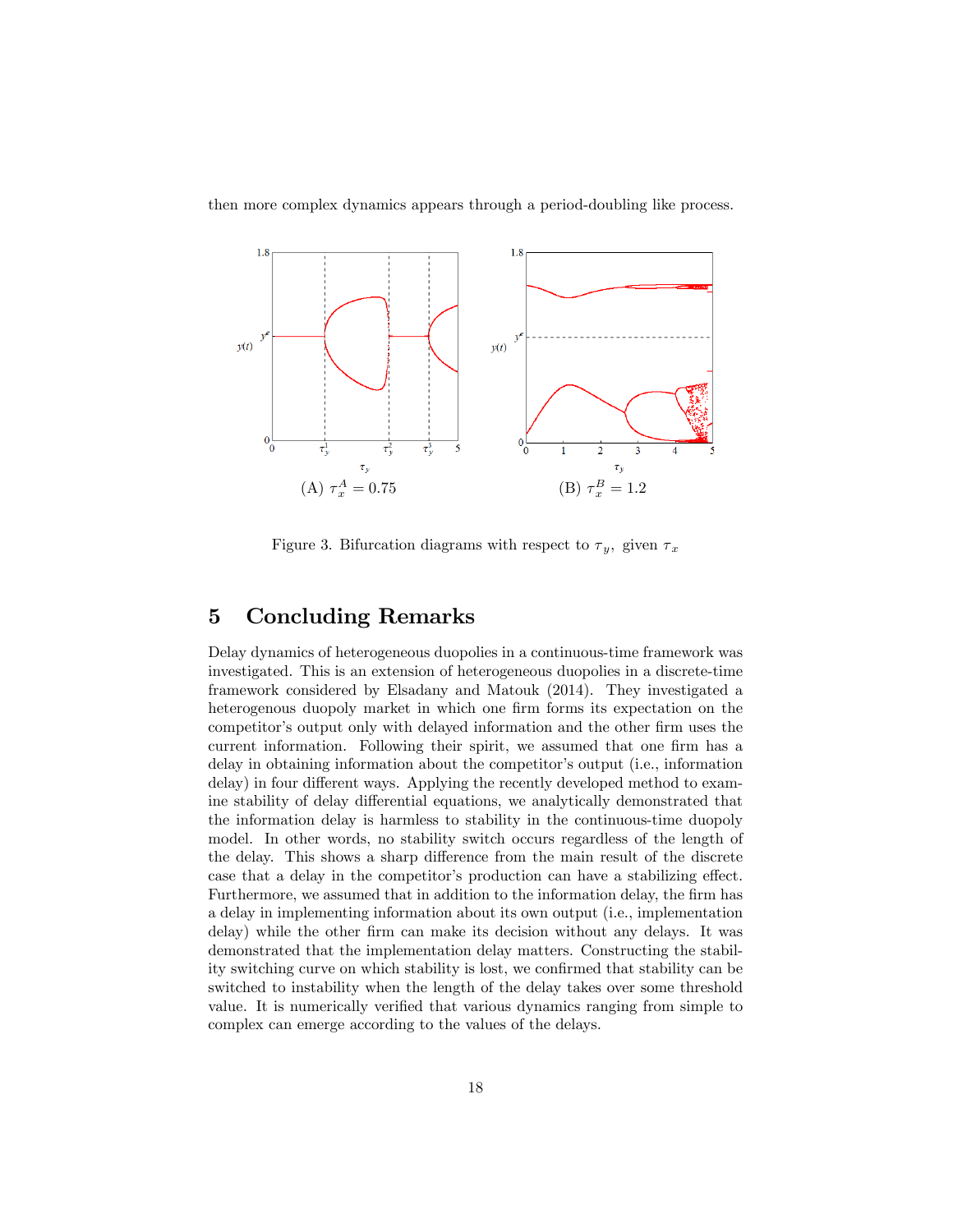There are many directions for future studies. In this study, we assumed heterogenous duopolies in which only one firm has delayed information formulated in (15). One possible extension is given below in which duopolies are heterogenous and one firm has an implementation delay and the other has an information delay.

$$
\dot{x}(t) = \alpha_x x(t) [a - c_x - 2bx(t - \tau_x) - by(t)],
$$
  

$$
\dot{y}(t) = \beta_y y(t) [a - c_y - bx(t - \tau_y) - 2by(t)].
$$

However, the characteristic equation derived from this dynamic system is identical with equation (17). It may be interesting to consider duopoly models with different economic backgrounds generating exactly the same dynamics. The second extension concerns the transformation to a continuous-time model from a discrete-time model. We make two assumptions: one is replacing the discrete time difference  $z(t + 1) - z(t)$  with time derivative  $\dot{z}(t)$  and the other is introducing continuous-time expectation formations concerning  $y^e(t)$  instead of the discrete-time formation. The delay discrete-time formation was given as

$$
y^{e}(t+1) = \eta y(t) + (1-\eta)y(t-1)
$$

which can be written as

$$
y^{e}(t+1) = \eta [y(t) - y(t-1)] + y(t-1)
$$
  
=  $\eta \dot{y}(t) + y(t-1)$ .

If the unit time difference is replace with delay  $\tau$ , then we have the following form of a continuous-time system:

$$
\dot{x}(t) = \alpha_x x(t) [a - c_x - 2bx(t) - b \{\eta \dot{y}(t) + y(t - \tau_x)\}],
$$
  

$$
\dot{y}(t) = \beta_y y(t) [a - c_y - bx(t) - 2by(t)].
$$

This can be solved for  $\dot{x}(t)$  and  $\dot{y}(t)$  to derive a dynamic system of explicit delay differential equations. Further it is possible to introduce an implementation delay on the firm's own output although analysis will be more complicated. The third extension is to adopt the modelling method proposed by Berezowski (2001) and applied by Matsumoto and Szidarovszky (2014) in considering delay monopoly dynamics. The continuous-time system is described by the following delay equations,

$$
\sigma_x \dot{x}(t) + x(t) = x(t - \tau_x) + \alpha_x x(t - \tau_x) [a - c_x - 2bx(t - \tau_x) - by^e(t)],
$$
  

$$
\sigma_y \dot{y}(t) + y(t) = y(t - \tau_x) + \beta_y y(t - \tau_y) [a - c_y - bx^e(t) - 2by(t - \tau_y)],
$$

in which  $\sigma_x \geq 0$  and  $\sigma_y \geq 0$  denote the inertias (or frictions) in the production process. It should be noticed that this system can be reduced to system (1) if  $\sigma_x = \sigma_y = 0$  and  $\tau_x = \tau_y = 1$ . So when  $\sigma_x$  and  $\sigma_y$  take smaller values,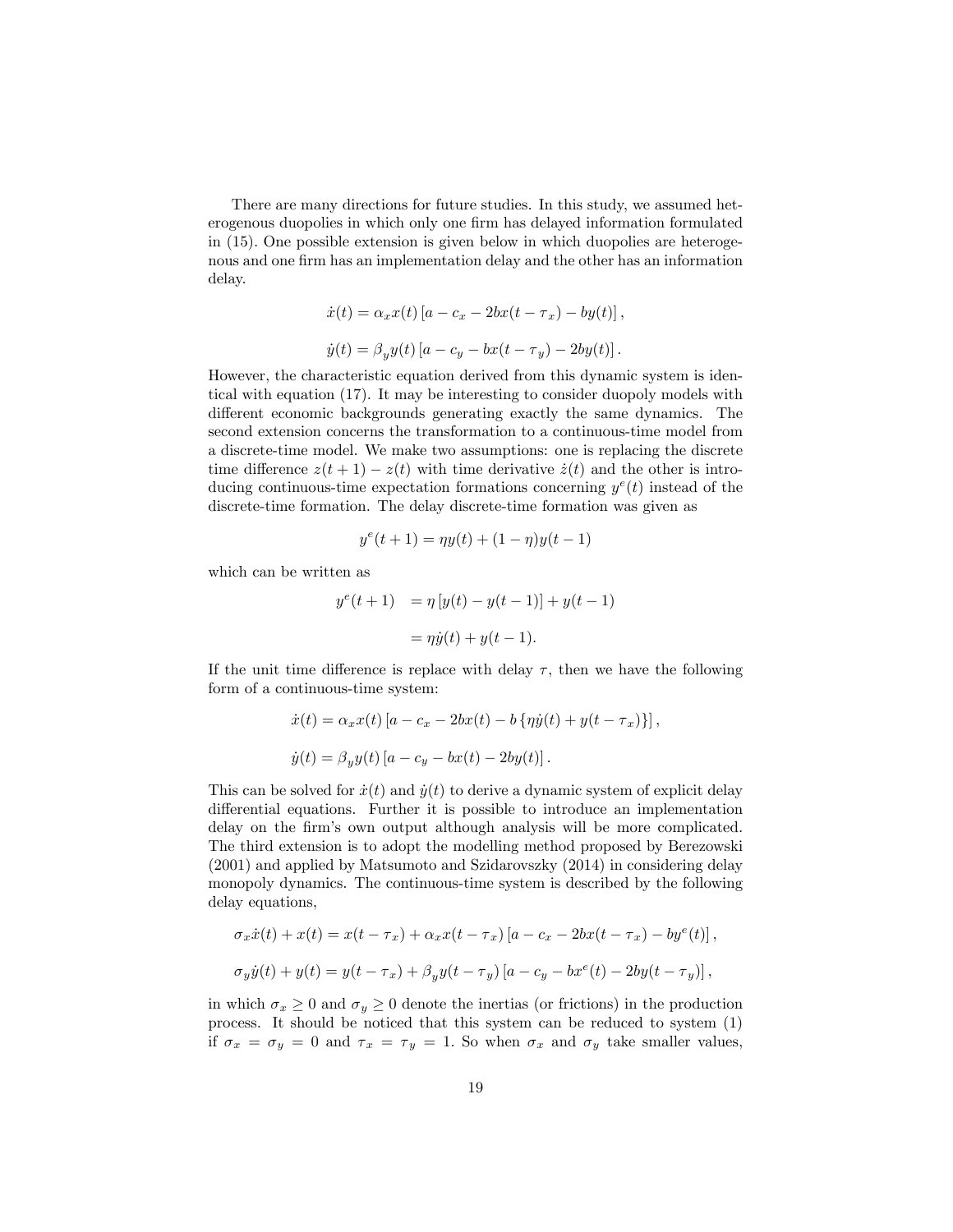generated dynamics is similar to the discrete-time case (1). On the other hand, when  $\sigma_x$  and  $\sigma_y$  take larger values, it may generate different dynamics.

#### Appendix

In this Appendix, we will prove that equation

$$
x^{4} - 2b^{2}(\alpha^{2} - 2\beta^{2})x^{2} - 8b^{3}\alpha\beta^{2}x + b^{4}\alpha^{2}(\alpha^{2} + 3\beta^{2}) = 0
$$

has two distinct positive roots and no negative root exists. Let  $x = \alpha bz$ , then

$$
\alpha^4 b^4 z^4 - 2b^2(\alpha^2 - 2\beta^2)\alpha^2 b^2 z^2 - 8b^3 \alpha \beta^2 \alpha b z + b^4 \alpha^2 (\alpha^2 + 3\beta^2) = 0
$$

which can be simplifed as

$$
h(z) = \alpha^{2} z^{4} - 2(\alpha^{2} - 2\beta^{2})z^{2} - 8\beta^{2} z + (\alpha^{2} + 3\beta^{2}) = 0.
$$

Notice that

$$
h(0) = \alpha^2 + 3\beta^2 > 0
$$
,  $\lim_{z \to \pm \infty} h(z) = \infty$  and  $h(1) = -\beta^2 < 0$ .

The derivative of  $h(z)$  has the form

$$
h'(z) = 4(z - 1) (\alpha^{2} z^{2} + \alpha^{2} z + 2\beta^{2}).
$$

The sign of this derivative depends on the sign of the quadratic function

$$
g(z) = \alpha^2 z^2 + \alpha^2 z + 2\beta^2
$$

with the discriminant

$$
D = 16\alpha^2(\alpha^2 - 8\beta^2).
$$

If  $\alpha^2 = 8\beta^2$ , then it is positive except its negative vertex, so  $h'(z) < 0$  as  $z < 1$ and differes from the vertex,  $h'(z) > 0$  as  $z > 1$  and  $h'(z) = 0$  as  $z = 1$  or the vertex. Therefore  $h(z)$  strictly decreases as  $z < 1$  and strictly increases as  $z > 1$ . If  $\alpha^2 < 8\beta^2$ , then  $h'(z) > 0$  as  $z > 1$  and  $h'(z) < 0$  as  $z < 1$ . Sience  $h(0) > 0$ and both limits at  $\pm \infty$  are positive there are two positive roots if  $h(z)$  and no negative root exists. Assume next that  $\alpha^2 > 8\beta^2$ . Then the quadtratic function  $g(z)$  has two negative roots:

$$
z_{1,2} = -\frac{1}{2} \pm \frac{\sqrt{\alpha^2 - 8\beta^2}}{2\alpha} \ (z_1 < z_2).
$$

At these roots

$$
z^2 = -z - \frac{2\beta^2}{\alpha^2},
$$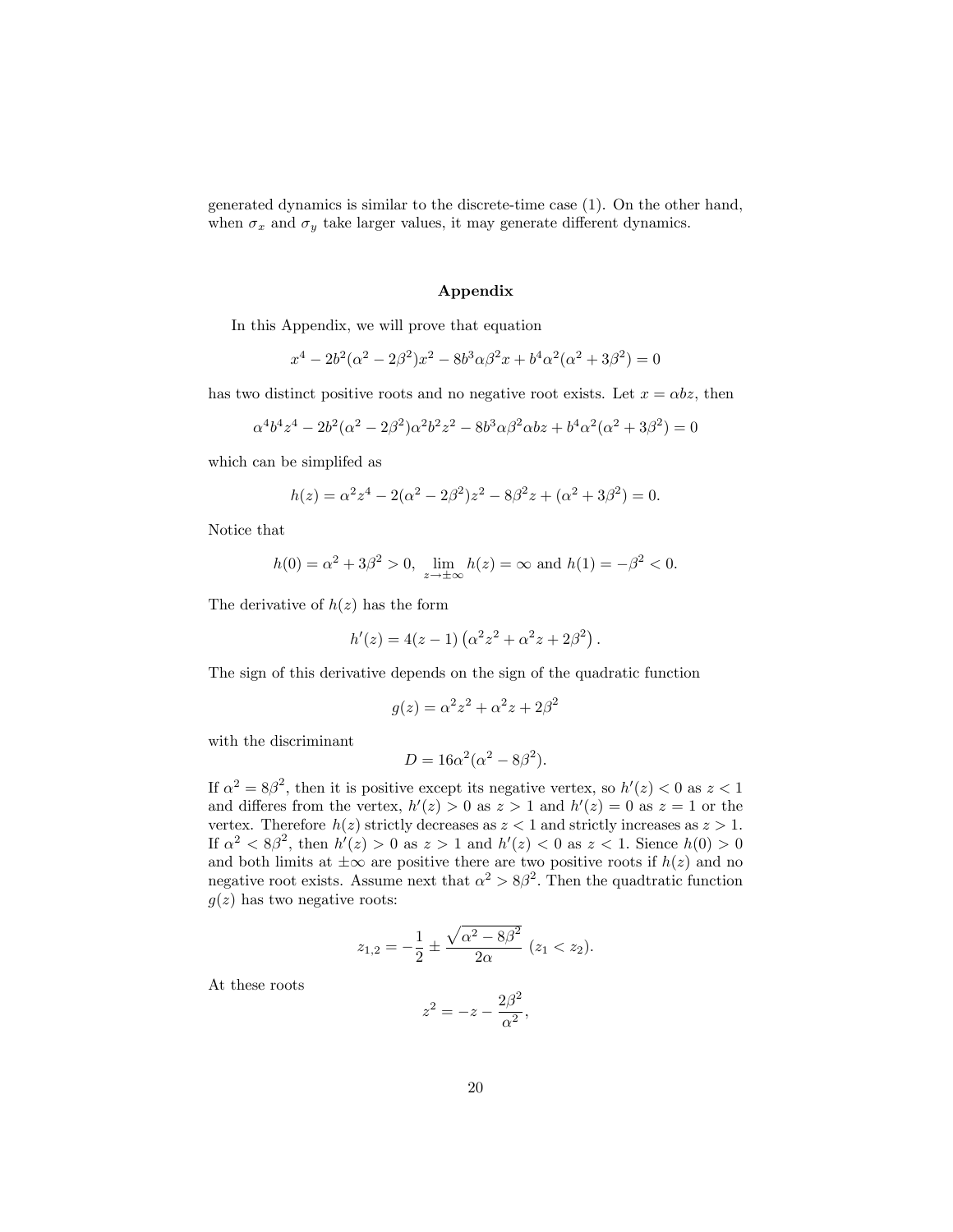$$
h(z) = \alpha^2 \left( -z - \frac{2\beta^2}{\alpha^2} \right)^2 - 2(\alpha^2 - 2\beta^2) \left( -z - \frac{2\beta^2}{\alpha^2} \right) - 8\alpha^2 \beta^2 z + (\alpha^2 + 3\beta^2)
$$
  
=  $(\alpha^2 - 8\beta^2) z + \frac{1}{\alpha^2} (\alpha^4 + 5\alpha^2 \beta^2 - 4\beta^4).$ 

Since  $z_1$  and  $z_2$  are negative and their average value is  $-1/2$ , both are larger than  $-1$ . Since  $\alpha^2 > 8\beta^2$ ,

$$
(\alpha^2 - 8\beta^2) z > 8\beta^2 - \alpha^2.
$$

Hence

$$
h(z) > 8\beta^2 - \alpha^2 + \frac{1}{\alpha^2} \left( \alpha^4 + 5\alpha^2 \beta^2 - 4\beta^4 \right)
$$
  
>  $8\beta^2 + \frac{\beta^2}{\alpha^2} \left( 5\alpha^2 - 4\beta^4 \right)$   
>  $8\beta^2 + \frac{\beta^2}{\alpha^2} \left( 40\beta^2 - 4\beta^4 \right) > 0.$ 

Since at both negative starting points the function is negative,  $h(z)$  decreases from the  $\infty$  limit as  $z \to \infty$  to  $h(z_1) > 0$ , then increases to  $h(z_2) > 0$  and decreases again until  $h(1) < 0$  and then increases and tends to  $\infty$  as  $z \to \infty$ . Since  $h(0) > 0$ , there are no negative roots, only two distinct positive roots.

so